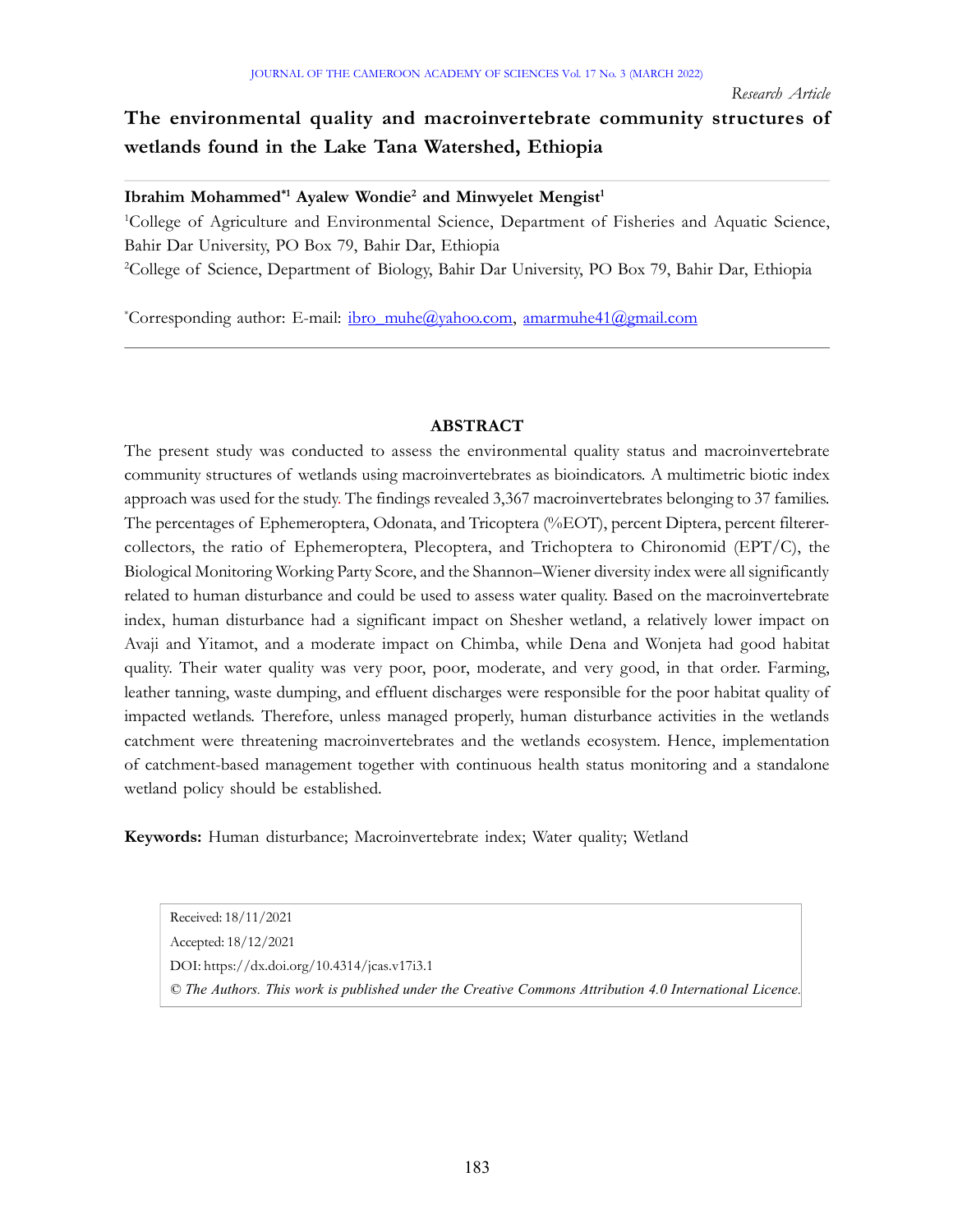#### Résumé

La présente étude a été menée pour évaluer l'état de la qualité de l'environnement et les structures des communautés de macroinvertébrés des zones humides en utilisant les macroinvertébrés comme bioindicateurs. Une approche d'indice biotique multimétrique a été utilisée pour l'étude. Les résultats ont révélé 3 367 macroinvertébrés appartenant à 37 familles. Les pourcentages d'Éphéméroptères, d'Odonates et de Tricoptères (%EOT), le pourcentage de Diptères, le pourcentage de filtreurs-collecteurs, le rapport d'Éphéméroptères, de Plécoptères et de Trichoptères aux Chironomidés (EPT/C), le score du Groupe de travail sur la surveillance biologique et le Shannon– Les indices de diversité de Wiener étaient tous significativement liés aux perturbations humaines et pourraient être utilisés pour évaluer la qualité de l'eau. Sur la base de l'indice des macroinvertébrés, les perturbations humaines ont eu un impact significatif sur la zone humide de Shesher, un impact relativement plus faible sur Avaji et Yitamot et un impact modéré sur Chimba, tandis que Dena et Wonjeta avaient une bonne qualité d'habitat. La qualité de leur eau était très mauvaise, mauvaise, moyenne et très bonne, dans cet ordre. L'agriculture, le tannage du cuir, le déversement de déchets et les rejets d'effluents étaient responsables de la mauvaise qualité de l'habitat des zones humides touchées. Par conséquent, à moins d'être gérées correctement, les activités de perturbation humaine dans le bassin versant des zones humides menaçaient les macroinvertébrés et l'écosystème des zones humides. Par conséquent, la mise en œuvre d'une gestion basée sur les bassins versants ainsi qu'un suivi continu de l'état de santé et une politique autonome des zones humides devraient être établies.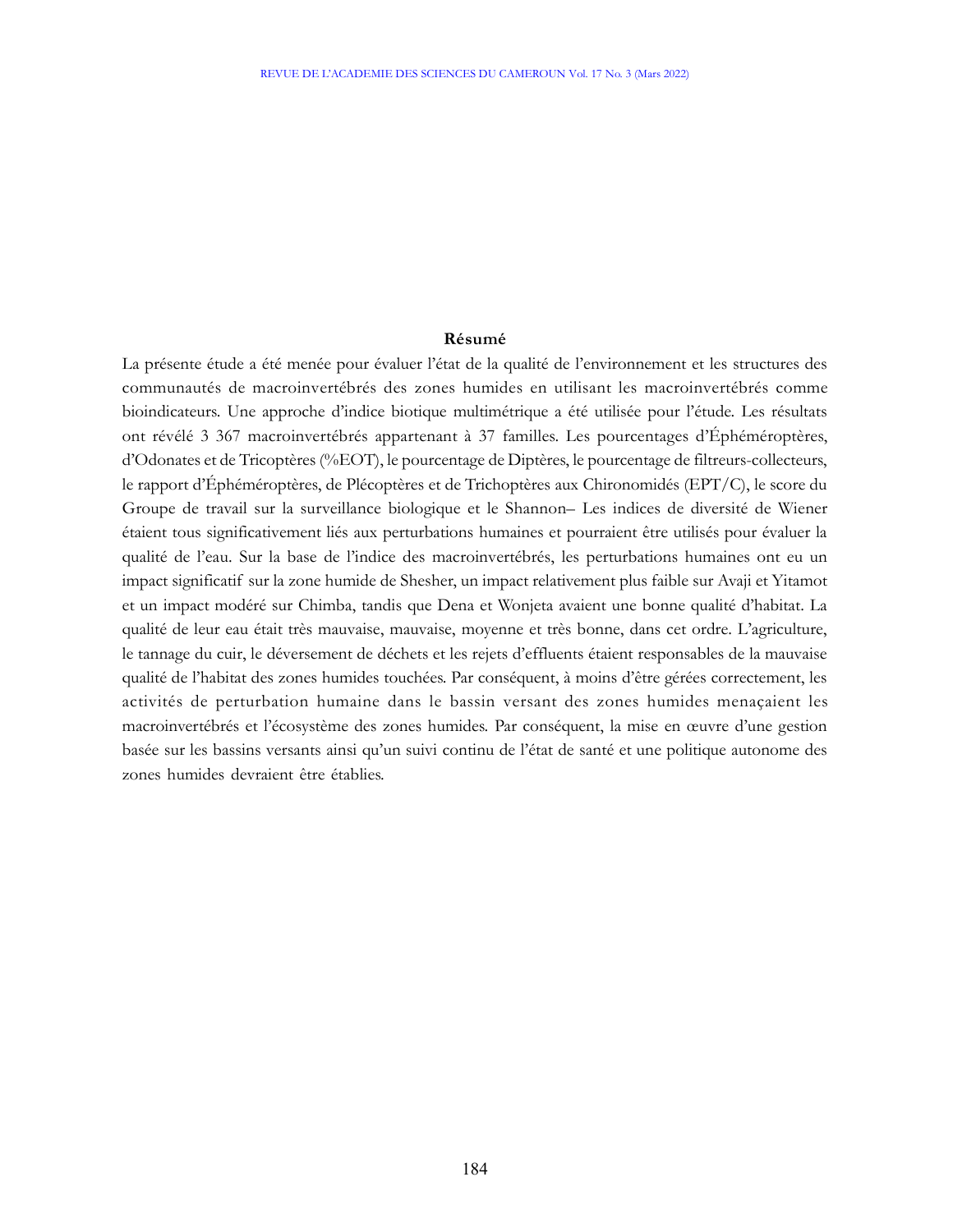#### 1. INTRODUCTION

Aquatic ecosystems are an integral part of human existence on earth, and their importance is highlighted by the provision of several ecosystem services that underpin the livelihoods of billions of people (Aylward et al., 2005). But despite their importance, they are one of the most altered ecosystems on earth (Carpenter et al., 2011); they are increasingly threatened by anthropogenic activities (Mayers et al., 2009). Depending on the region, 30–90% of the world's wetlands have been destroyed or strongly modified (Junk et al., 2013). More than 50% of the original global wetland loss was primarily attributed to human activities (Van Dam et al., 2014), and specifically in Ethiopia, 65% of wetland disturbances came from human origins (Dugan, 1990).

Anthropogenic activities related to agriculture and urbanization, like deposition of domestic and industrial effluents, increased nutrients due to misuse of pesticides and fertilizers, and silt load from the catchment, were some of the principal causes that changed water quality (Romshoo and Rashid, 2012). Changes in the physicochemical properties of water create variation in the abundance, distribution, and species composition of a given biotope (Ebenebe et al., 2016).

Macroinvertebrates are among the most frequently applied groups in freshwater monitoring and assessment and have proven to be useful indicators in determining the health status of wetlands since differences in environmental requirements among taxa produce community characteristics that reflect ecological conditions (Gabriels et al., 2010). Furthermore, macroinvertebrates are abundant inhabitants of wetlands that occupy all trophic levels (Culler et al., 2014a); their patterns of community composition can reflect characteristics of the soil (Armitage and Fong, 2004), vegetation (Verberk et al., 2010), and hydrology (Culler et al., 2014b).

Additionally, macroinvertebrate taxa vary in habitat requirements and sensitivity to stressors, resulting in different assemblages based on the wetland condition (Batzer, 2013). Moreover, the assessment is less expensive and is used in studies conducted in a short period of time (Davies et al., 2006).

The use of macroinvertebrates as bioindicators for freshwater quality has a lengthy history (De Pauw et al., 2006). However, using a single index for water quality assessment encountered several constraints (Gabriels et al., 2010). As such, a single index is frequently unable to reflect the general picture of aquatic ecosystems under a myriad of anthropogenic pressures. Therefore, a more integrated approach like the development of a multimetric index has received increased attention in recent years for its ability to include complementary information from a broad range of stressors (Vlek et al., 2004).

Among Ethiopian freshwaters, Lake Tana is one of the largest lakes (Wondie and Mengistou, 2006). The lake is surrounded by large areas of wetlands and seasonally flooded plains that provide multiple services (Bijan and Shimelis, 2011). But despite the services, research indicates that due to erosion, sedimentation, pollution and pressure from an increasing population in the catchment, the sustainability of ecosystem services has been endangered (Goshu et al., 2010). Untreated effluents were also released into the wetlands, leading to a reduction in water quality and biodiversity (Atnafu et al., 2011). Consequently, a considerable number of wetlands are considered vulnerable, and some of the most exploited ones have lost their rejuvenating capacity (Tadesse, 2006).

Thus, to mitigate anthropogenic impacts or magnify the issue of wetlands, recent information was important, because understanding the health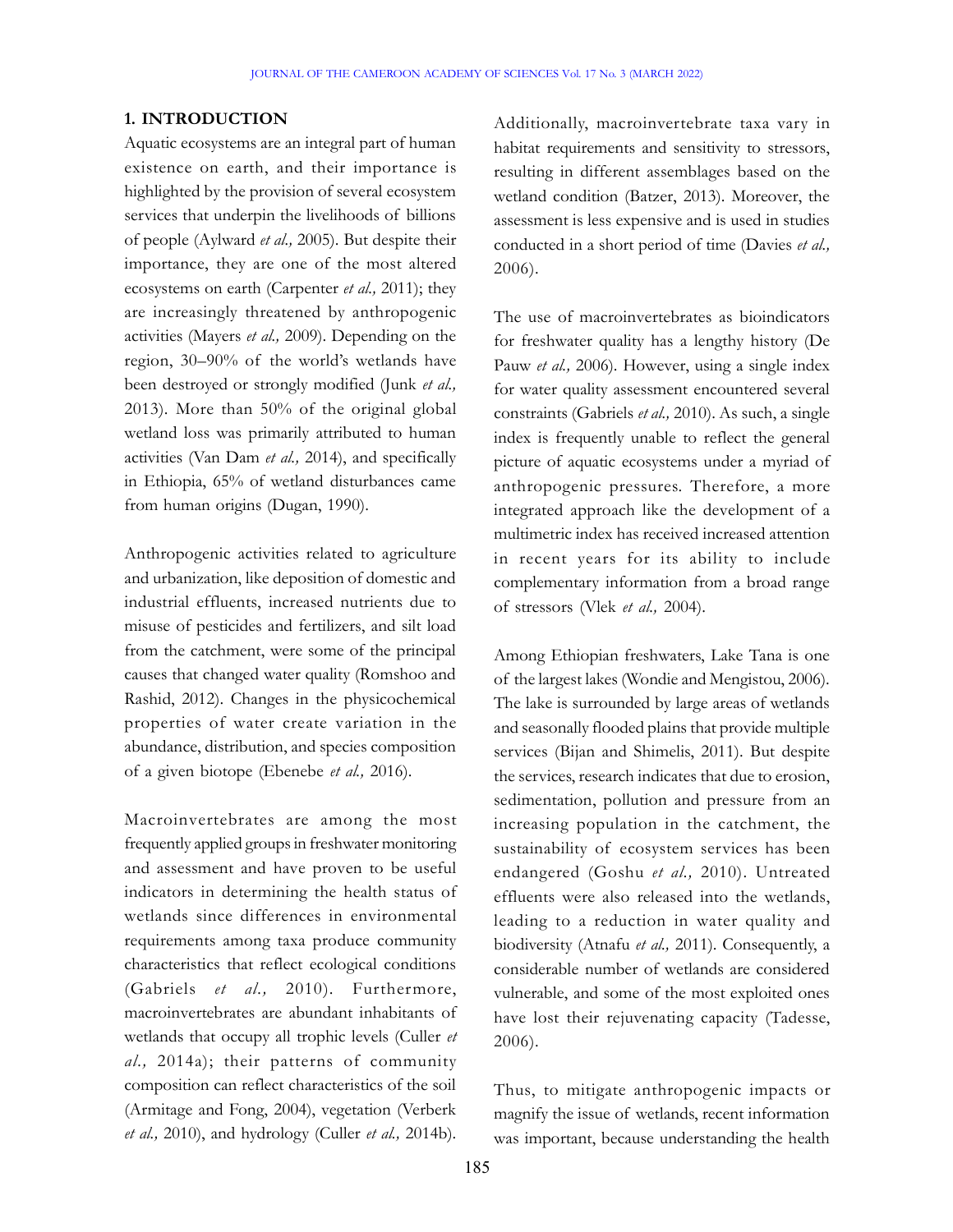status of wetlands is important for their sustainable management (Russi et al., 2013). Therefore, this study was conducted to provide a recent report on the environmental quality status and macroinvertebrates community structures of wetlands in the Lake Tana Watershed.

#### 2. MATERIALS AND METHODS

#### 2.1. Description of the study area

Lake Tana is one of the largest lakes in Ethiopia, located in the northern part of the Ethiopian Highlands (Goshu and Aynalem, 2017), at an elevation of 1,840 meters with a latitude of  $10^{\circ}58' - 12^{\circ}47'N$  and a longitude of  $36^{\circ}45' -$ 

 $38°14'E$  (Admas *et al.*, 2017). The lake is surrounded by lagoons, wetlands and forty tributaries (Shimeles et al., 2008). In the watershed, wetlands are distributed from the headwaters of Guna and Gishe-Abay to Fogera and Dembia, mainly around lake shores and along tributaries (Shimeles et al., 2008). The total wetland area in the watershed was estimated to be 32,157 ha (Yitaferu, 2007). Wetlands included in the study were Shesher, Avaji, Yitamot, Dena, Wonjeta and Chimba (Fig. 1). They were selected based on their accessibility (U.S. EPA, 2002).



Fig. 1 Map showing location of study wetlands in the Lake Tana watershed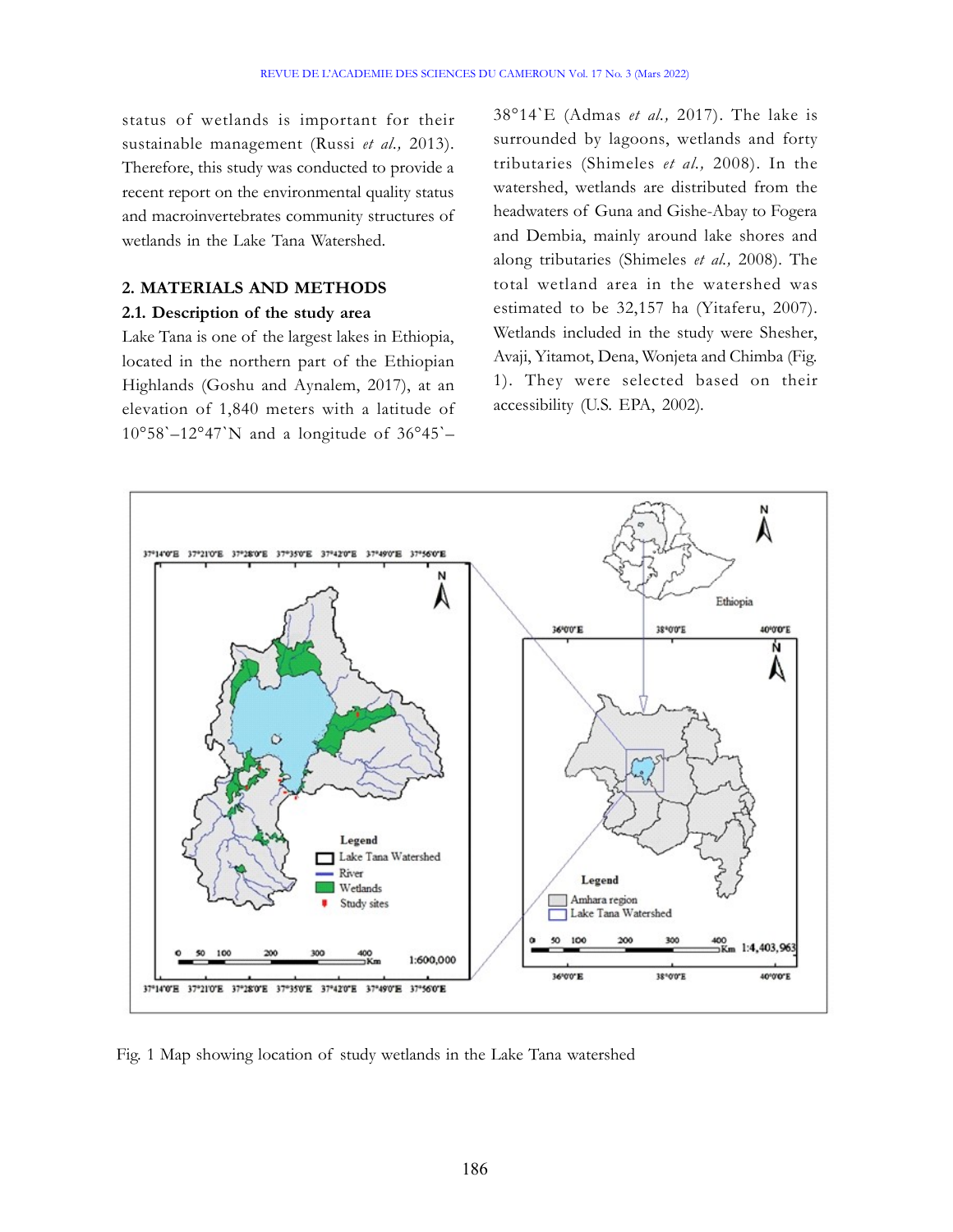#### 2.2. Methods of data collection

Measurements of water quality parameters and macroinvertebrates data were collected in October, November, February, and March; at each station, two replicates of the data were collected.

## 2.2.1. Macroinvertebrate sampling and enumeration

For the macroinvertebrate collection, a D-frame dip net (500 µm mesh) was employed. Sweeps were made at each location, covering different microhabitats (including emergent vegetation and open-water areas) to incorporate habitat heterogeneity. After collection, macroinvertebrates were sorted in the field and preserved in labeled vials containing 80% ethanol and taken to the laboratory for identification. Identification was made using a stereomicroscope and a standard key of Bouchard (2012).

## 2.2.2. Measurement of physicochemical parameters

Wetlands were also sampled for water chemistry at locations where macroinvertebrate samples were collected. A number of in situ physicochemical measures were taken at each wetland, in which electrical conductivity (EC), total dissolved solids (TDS), and temperature were measured on sites using a portable digital multimeter (ECscan 30). Likewise, pH was measured on sites using a pH meter (pHep-pocket sized). For the measurement of total nitrogen (TN), nitrate (NO<sub>3</sub>), phosphate (PO<sub>4</sub>), total phosphorus (TP), and total suspended solids (TSS), water samples collected from representative locations were pooled and collected in acid washed bottles for analysis in the laboratory. Samples were analyzed following the standard methods of the American Public Health Association (1999).

### 2.2.3. Methods of selecting reference and impaired wetlands

To develop a macroinvertebrate index, it is necessary to analyze data obtained from the least disturbed (reference) wetlands to the most degraded (impaired) wetlands. The selected wetlands were then designated as reference and impaired following the human disturbance score (HDS) protocol of Gernes and Helgen (2002).

### 2.2.4. Determination of urban agricultural and reference wetlands

To determine the relative impact of urbanization and farming activity on macroinvertebrates' community structure and wetlands' ecological status, wetlands were grouped as less disturbed (reference), agricultural and urban influenced. Classification was carried out by considering human-induced pressures on wetlands (Silva et al., 2017). Accordingly, those wetlands that were dominated by cultivation and grazing as a common activity were considered agriculturally impaired, whereas those wetlands that received storm and domestic wastewater from surrounding communities were considered urbanly impacted. Likewise, papyrus-dominated wetlands were regarded as references.

# 2.2.5. Macroinvertebrate metric selection and scoring

Candidate metrics were selected based on their relatedness to physicochemical indicators of water and habitat quality in past studies (Genet and Bourdaghs, 2006). Next, candidate metrics were tested for their stability, sensitivity, responsiveness to anthropogenic impact and redundancy (Couceiro et al., 2012). Accordingly, in the first place, metrics were checked with the Shapiro-Wilk test for normality of data distribution (Ferreira et al., 2011). This was followed by a sensitivity test, which was performed using the inter-quartile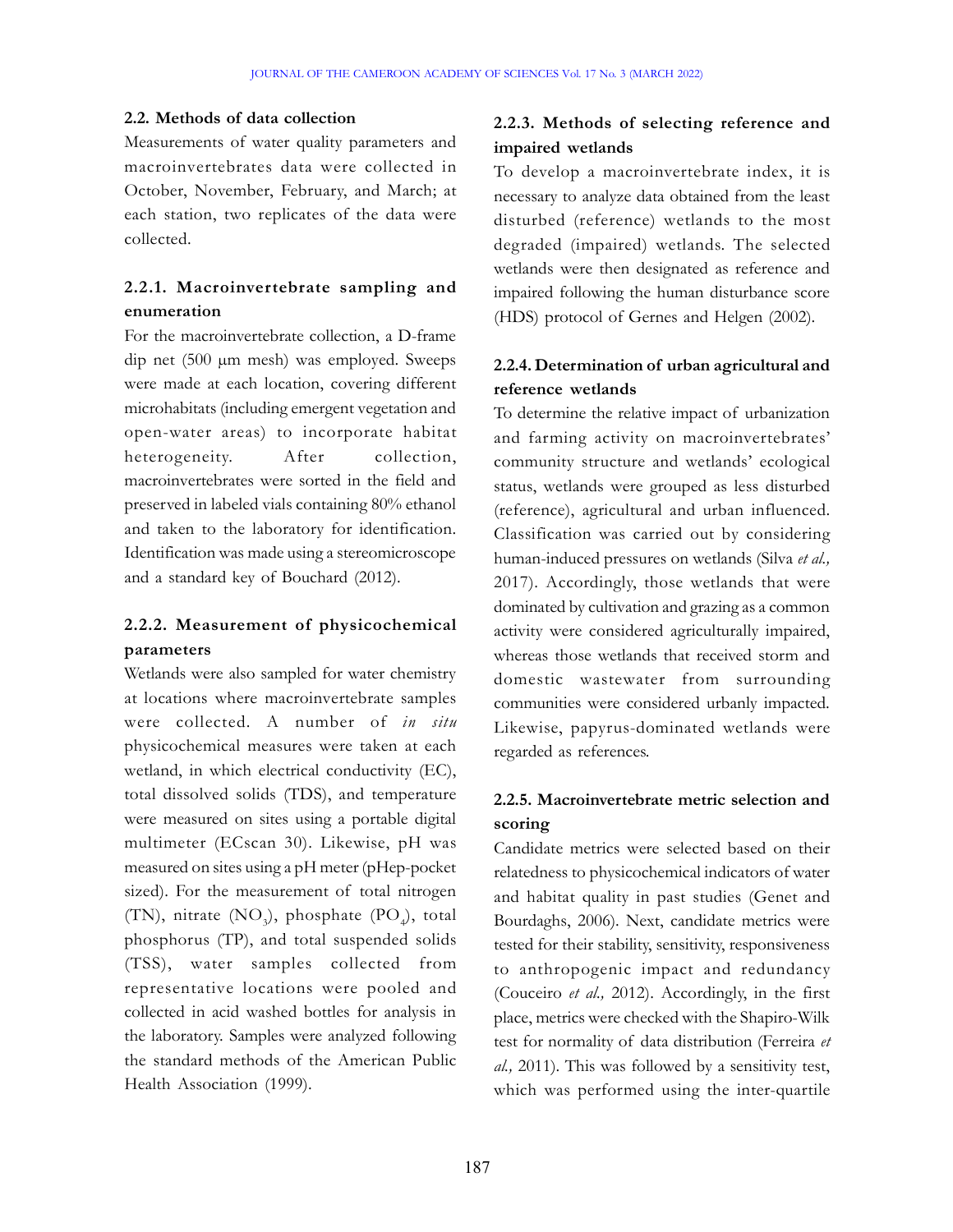overlap of box and whisker plots (Baptista et al., 2007).

A metric with a p-value  $\leq 0.05$  in the stability test and with a discrimination efficiency higher than 50% in a box and whisker plot sensitivity test was selected for the subsequent step (Stribling et al., 2000) and considered to be a strong discriminator between reference and impaired conditions (Baptista et al., 2007). Those metrics that had extensive interquartile range overlap between the reference and impacted sites were rejected (Akalu, 2006).

Candidate metrics that satisfied Mann-Whitney and sensitivity tests were further examined for correlations. A correlation analysis was applied for the identification of redundancy among metrics. Metrics were considered redundant if the correlation coefficient was higher than 0.85 (Hering et al., 2006). From the metrics considered redundant, the one with the highest correlation coefficient with environmental variables and the highest sensitivity score was selected. Then, prior to metrics integration, selected metrics were assigned a score from zero to 10. The scores were calculated using the upper and lower thresholds of their distribution in the reference and impaired wetlands following the protocol of Blocksom (2003) (equation 1).

$$
Metric score = \frac{(observed-lower threshold^a) \times 10}{upper^b-lower threshold^a} \dots .Eq. 1)
$$

Where,  $^{\circ}$ Lower thresh hold = metrics that decrease (increase) with perturbation is  $25<sup>th</sup> (75<sup>th</sup>)$ percentile of the impaired wetlands.  $b^{\dagger}$ Upper = threshold for metrics that decrease (increase) with perturbation is  $75<sup>th</sup>$  (25<sup>th</sup>) percentile of the reference wetlands.

Metrics with a value above the upper threshold for those decreasing with increased perturbation received a score of 10, whereas those below the

lower threshold received a score of zero. For those metrics increasing with increased perturbation, values above the lower threshold  $(75<sup>th</sup>$  percentile of the impacted wetlands) received a score of zero, whereas those with metrics values below the upper threshold  $(25<sup>th</sup>$ percentile of the reference wetlands) received a score of 10. Then, after the values were linearly scaled along the range between zero and 10, they were summed up and the results were converted to a zero to 100 point scale for the narrative rating (Pond et al., 2003). Finally, the final value was split into five quality classes: excellent, good, moderate, poor and bad conditions, following the indications of the Water Framework Directive (2003). The threshold between classes for each index was defined following a similar methodology of Barbour et al. (1999), Alba-Tercedor et al. (2002) and Munne and Prat (2009). First, the class boundary between excellent and good conditions was defined by taking the 25<sup>th</sup> percentile of the reference wetland value. Then, 61%, 36%, and 15% of the  $25<sup>th</sup>$  percentile of the index value of reference wetlands were taken to determine the class boundaries between moderate and good, moderate and poor, and poor and bad, respectively.

#### 2.2.6. Metric index performance evaluation

The applicability of the index for assessing ecological quality was examined based on its performance in categorizing the sampling wetlands into the correct ecological quality status. For this, the reference and impaired wetlands were further examined using box and whisker plots and confirmed by U-test.

#### 2.3. Methods of data analysis

The Shapiro-Wilk test was used to ensure that the data distribution was normal ( $p > 0.05$ ). The non-parametric Mann–Whitney U test was used to compare the indices of impaired and reference wetlands. To investigate the relationship between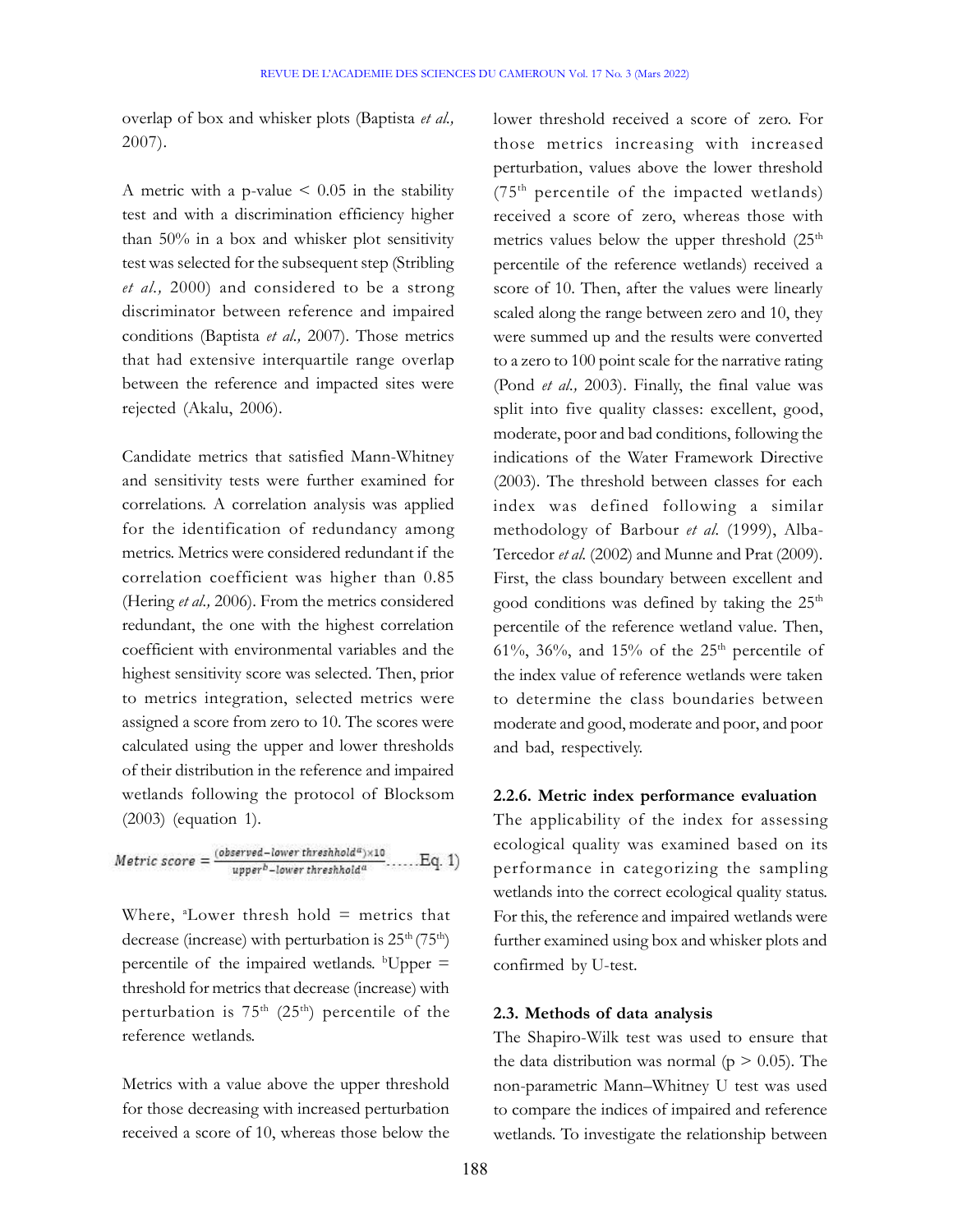macroinvertebrate metrics and environmental variables, Spearman's correlation was used. The relationship between macroinvertebrate indexes and HDS was studied using linear regression analysis. To assess the response of metrics to physicochemical factors or human disturbance scores, the Kruskal-Walis and HD Tukey tests were used. All statistical analyses were performed using the PAST and Excel software statistical packages.

### 3. RESULTS

# 3.1. Patterns of abundance richness and diversity of benthic macroinvertebrates

The macroinvertebrate assemblage included 3,367 individuals that were divided into aquatic insects, mollusks, annelids, and arachnids. Of the total macroinvertebrates, insects comprised 93.2%, followed by mollusks. The proportion of annelids and arachnids was very low. The collected macroinvertebrates represented four classes, 10 orders, and 38 families. Insects remained the dominant group that contained 31 out of the 38 identified taxa. Relatively, the proportion of Hemiptera (27.89%) was highest, followed by Diptera (22.46%), whereas Plecoptera was the least abundant (0.15%) (Table 1).

In terms of diversity, the Hemiptera contained the most diverse order, with 8 families, followed by Diptera with 7 families, Coleoptera with 6 families, Odonata with 4 families,

Ephemeroptera with 3 families, Trichoptera with 2 families and Pelicoptera with one family. Libellulidae remained the most abundant family (354 individuals), followed by Chironomidae (349 individuals), Culicidae (254 individuals), Corixidae (230 individuals), Coenagrionidae (227 individuals), Belostomatidae (218 individuals) and Gyrinidae (196 individuals). Among non-insect taxa, a higher number of families was recorded in gastropod mollusks (Table 1).

# 3.2. Spatial variation of macroinvertebrates community

Spatially, the total number of individuals present at each wetland ranged from 816 (Chimba) to 469 (Shesher). Of the total orders, Diptera, Coleoptera, Odonata and Hempitera were dominant and found in almost all wetlands. In Dena wetland, the order Coleoptera was the most abundant taxon that contained 4.48% of the total abundance value, followed by Hemiptera (4.1%) and Ephemeroptera (2.1%). In Wonjeta, Coleoptera was the most abundant order (5.85%), followed by Hemiptera (3.83%) and Odonata (2.55%). In the same way, Chimba was dominated by Diptera (6.89%), whereas Yitamot, Avaji, and Shesher were dominated by Hemiptera. In all wetlands, macroinvertebrate relative abundance increased as sampling moved towards Chimba, where macroinvertebrate abundance was highest (24.23%), which was followed by Wonjeta  $(16.57\%)$  and Avaji  $(16.22\%)$  and it was lowest in Shesher (13.93%) (Table 2).

| Taxa list  | No. of Families | No. of Individuals | $\frac{0}{0}$ |  |
|------------|-----------------|--------------------|---------------|--|
| Insecta    | 31              | 3138               | 93.19         |  |
| Arachnida  | 2               | 21                 | 0.65          |  |
| Gastropoda | 4               | 180                | 5.34          |  |
| Hirrudinea |                 | 28                 | 0.83          |  |
| Total      | 38              | 3367               | 100           |  |

Table 1 Macroinvertebrate assemblage in wetlands of the Lake Tana Watershed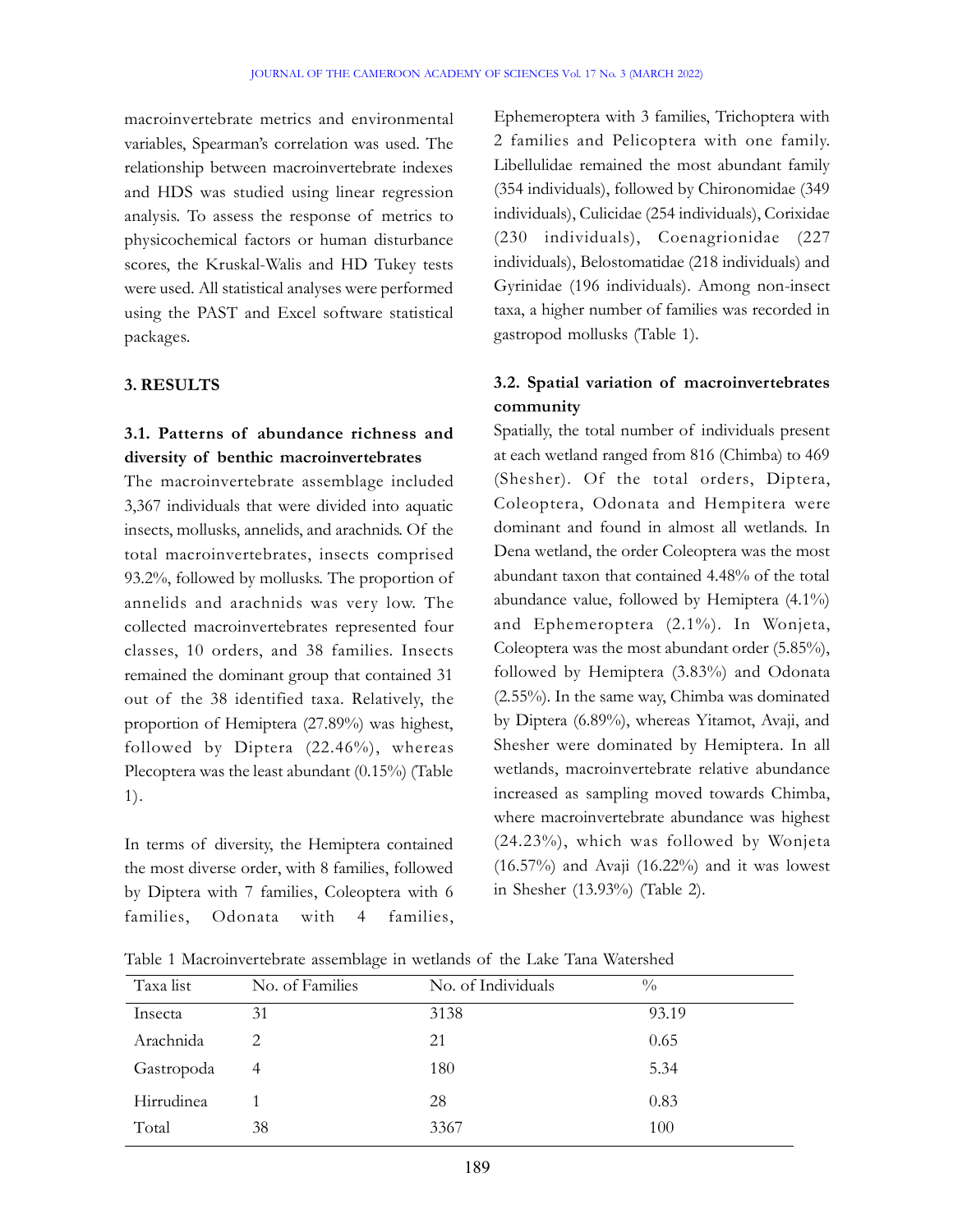| Taxa list   | Shesher          |                  | Yitamot          |                  | Dena             |                  | Avaji                   |                  | Wonjeta                 |                  | Chimba           |                  | Rel. abund.   |
|-------------|------------------|------------------|------------------|------------------|------------------|------------------|-------------------------|------------------|-------------------------|------------------|------------------|------------------|---------------|
|             | No.              | $\frac{0}{0}$    | No.              | $\frac{0}{0}$    | No.              | $\frac{0}{0}$    | No.                     | $\frac{0}{0}$    | No.                     | $\frac{0}{0}$    | No.              | $\frac{0}{0}$    | $\frac{0}{0}$ |
| Ephemerop.  | $\overline{3}$   | $0.08\,$         | 5                | 0.14             | 72               | 2.13             | $\boldsymbol{0}$        | $\boldsymbol{0}$ | 69                      | 2.04             | 30               | 0.89             | 5.31          |
| Odonata     | 76               | 2.25             | 89               | 2.64             | 58               | 1.72             | 130                     | 3.86             | 86                      | 2.55             | 183              | 5.43             | 18.47         |
| Hemiptera   | 171              | 5.07             | 141              | 4.18             | 139              | 4.12             | 167                     | 4.95             | 129                     | 3.83             | 192              | 5.70             | 27.89         |
| Trichoptera | $\boldsymbol{0}$ | $\boldsymbol{0}$ | $\boldsymbol{0}$ | $\boldsymbol{0}$ | 11               | 0.32             | $\boldsymbol{0}$        | $\boldsymbol{0}$ | 6                       | 0.17             | $\boldsymbol{0}$ | $\boldsymbol{0}$ | 0.51          |
| Coleoptera  | $40\,$           | $1.18\,$         | 92               | 2.73             | 151              | 4.48             | 69                      | 2.04             | 197                     | 5.85             | 71               | 2.10             | 18.41         |
| Diptera     | 128              | 3.80             | 130              | 3.86             | 52               | 1.54             | 159                     | 4.72             | 55                      | 1.63             | 232              | 6.89             | 22.46         |
| Plecoptera  | $\boldsymbol{0}$ | $\mathbf{0}$     | $\overline{3}$   | $0.08\,$         | $\boldsymbol{0}$ | $\boldsymbol{0}$ | $\overline{c}$          | $0.05\,$         | $\boldsymbol{0}$        | $\boldsymbol{0}$ | $\boldsymbol{0}$ | $\boldsymbol{0}$ | 0.15          |
| Arachnida   | 6                | 0.17             | $\overline{2}$   | 0.05             | $\overline{2}$   | 0.05             | 5                       | 0.14             | 3                       | $0.08\,$         | 3                | $0.08\,$         | 0.62          |
| Gastropoda  | 33               | 0.98             | 19               | 0.56             | 11               | 0.32             | 11                      | 0.32             | $10\,$                  | 0.29             | 96               | 2.85             | 5.35          |
| Hirudinea   | $12\,$           | 0.35             | $\boldsymbol{0}$ | $\boldsymbol{0}$ | $\mathbf{1}$     | $0.02\,$         | $\overline{\mathbf{3}}$ | $0.08\,$         | $\overline{\mathbf{3}}$ | $0.08\,$         | 9                | 0.26             | 0.83          |
| Total       | 469              |                  | 481              |                  | 497              |                  | 546                     |                  | 558                     |                  | 816              |                  |               |
| Rel. abund. |                  | 13.9             |                  | 14.28            |                  | 14.76            |                         | 16.21            |                         | 16.57            |                  | 24.2             | $100\,$       |

Table 2 The spatial variation of macroinvertebrates in the six wetlands

Rel. abund. = relative abundance

Based on human-induced pressures on wetlands, the study wetlands were grouped into two less disturbed (reference) (Dena and Wonjeta), two agricultural (Chimba and Shesher), and two urban-influenced (Avaji and Yitamot) wetlands. From the agriculture-impaired wetlands, Hemiptera (28.25%) and Diptera (28.01%) were the dominant taxa, followed by Odonata  $(20.15\%)$  and Gastropoda  $(10.04\%)$ . In urbaninfluenced wetlands, Hemiptera and Diptera were the dominant taxa, which accounted for 29.99% and 28.14% of total macroinvertebrate abundance, respectively, and similarly, in reference wetlands, Coleoptera was the dominant group (32.99%) (Table 3).

From the total families, Chironomidae (95.41%), Libellulidae (88.41%), Coenagrionidae (64.76%), Corixidae (86.52%) and Culicidae (94.09%) were the most dominant pollution-tolerant taxa and largely found in urban and agriculturally influenced wetlands. Contrarily, Ephemeroptera, Plecoptera and Tricoptera orders were pollutionsensitive taxa and were commonly found in reference wetlands compared to other wetland types. On the other hand, Hirudinea and Gastropoda were found in all wetlands (Table 3).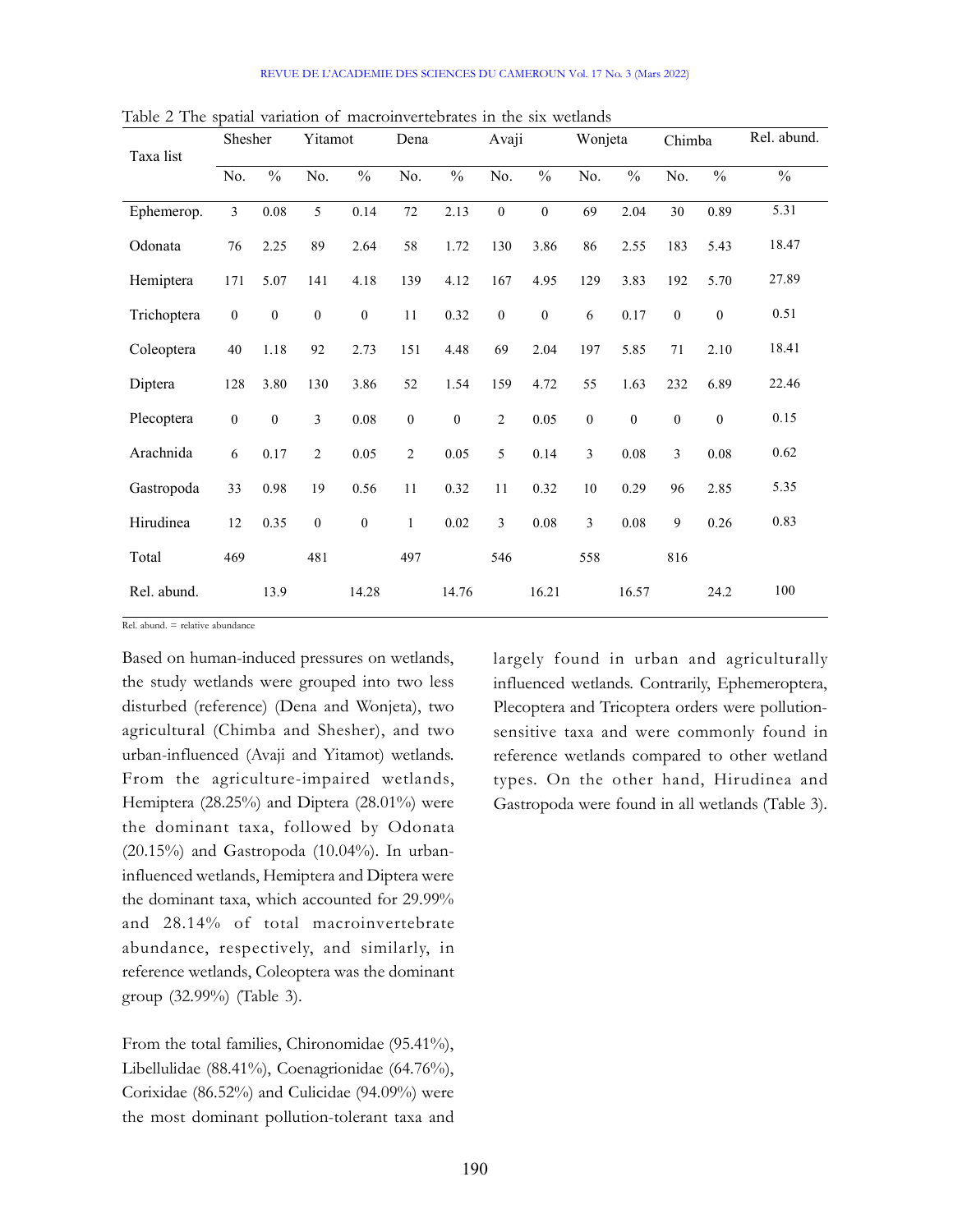#### JOURNAL OF THE CAMEROON ACADEMY OF SCIENCES Vol. 17 No. 3 (MARCH 2022)

|               | Agricultural<br>Urban |               |                  | Reference     |                |               |
|---------------|-----------------------|---------------|------------------|---------------|----------------|---------------|
| Taxa list     | No.                   | $\frac{0}{0}$ | No.              | $\frac{0}{0}$ | No.            | $\frac{0}{0}$ |
| Ephemeroptera | 33                    | 2.57          | 5                | 0.48          | 141            | 14.36         |
| Hemiptera     | 363                   | 28.25         | 308              | 29.99         | 268            | 25.4          |
| Trichoptera   | $\theta$              | 0.0           | $\boldsymbol{0}$ | $\theta$      | 17             | 1.61          |
| Coleoptera    | 111                   | 8.64          | 161              | 15.77         | 348            | 32.99         |
| Diptera       | 360                   | 28.01         | 289              | 28.14         | 107            | 10.14         |
| Plecoptera    | $\theta$              | 0.0           | 5                | 0.48          | $\theta$       | $\theta$      |
| Araneae       | 9                     | 0.70          | $\overline{7}$   | 0.68          | 5              | 0.47          |
| Gastropoda    | 129                   | 10.04         | 30               | 2.92          | 21             | 1.99          |
| Hirudinea     | 21                    | 1.63          | 3                | 0.29          | $\overline{4}$ | 0.37          |
| Odonata       | 259                   | 20.15         | 219              | 21.32         | 144            | 13.65         |
| Total         | 1,285                 | 38.16         | 1,027            | 30.50         | 1,055          | 31.33         |

Table 3 The relative abundance of macroinvertebrates in different impacted wetlands

#### 3.3. Selection of reference and impaired wetlands

For the selection of reference and impaired wetlands, the HDS protocol of Gernes and Helgen (2002) was employed because it considered the physicochemical, biological, and hydrological variables (Factors one to six) to classify wetlands as reference or impaired. Accordingly, except for Dena and Wonjeta, the rest of the wetlands fall into the impaired category. Hence, Dena and Wonjeta wetlands were selected as references, whereas the remaining wetlands together were considered impaired (Table 4).

|         |          | Contributing factors |          |          |          |          |            |        |                 |
|---------|----------|----------------------|----------|----------|----------|----------|------------|--------|-----------------|
| Wetland | Factor 1 | Factor 2             | Factor 3 | Factor 4 | Factor 5 | Factor 6 | <b>HDS</b> | Status | Dec             |
| Chimba  | 12       | 18                   | 18       | 14       | 14       |          | 76         | H      | imp             |
| Shesher | 18       | 18                   | 18       | 21       | 14       | $\theta$ | -89        | H      | 1 <sub>mp</sub> |
| Avaji   | 12       | 18                   | 18       | 14       | 21       |          | 84         | H      | 1 <sub>mp</sub> |
| Yitamot | $\Omega$ | 12                   | 12       | 14       | 14       |          | 58         | MI     | 1mp             |
| Dena    | 0        | $\sigma$             | $\theta$ | 14       | $\theta$ | $\theta$ | 20         | П      | ref             |
| Wonjeta |          | $\circ$              |          | 14       | $\sigma$ |          | 26         | П      | ref             |

Table 4 The human disturbance score results obtained in the six wetlands

LI stands for less impacted, MI=moderately-impacted, HI=highly impacted, HDS=human disturbance score, imp=impaired, ref=reference, Dec=decision

### 3.4. Benthic macroinvertebrate metric selection and testing

Twenty-eight potential metrics were nominated to represent four components of ecosystem quality, including tolerance, diversity, abundance and composition of macroinvertebrate assemblages (Lock et al., 2011). Functional feeding groups were additionally included (Table 5).

Based on the Mann-Whitney U-test, out of the 28-candidate metrics, 18 possess significant power to separate reference from impaired wetlands (p < 0.05). The metrics were then subjected to the following test of metrics sensitivity: Accordingly, nine metrics were discarded because their 25<sup>th</sup> and 75th percentile ranges were not large enough to be used for metrics combinations (Klemm et al., 2003) (Table 5). Moreover, based on redundancy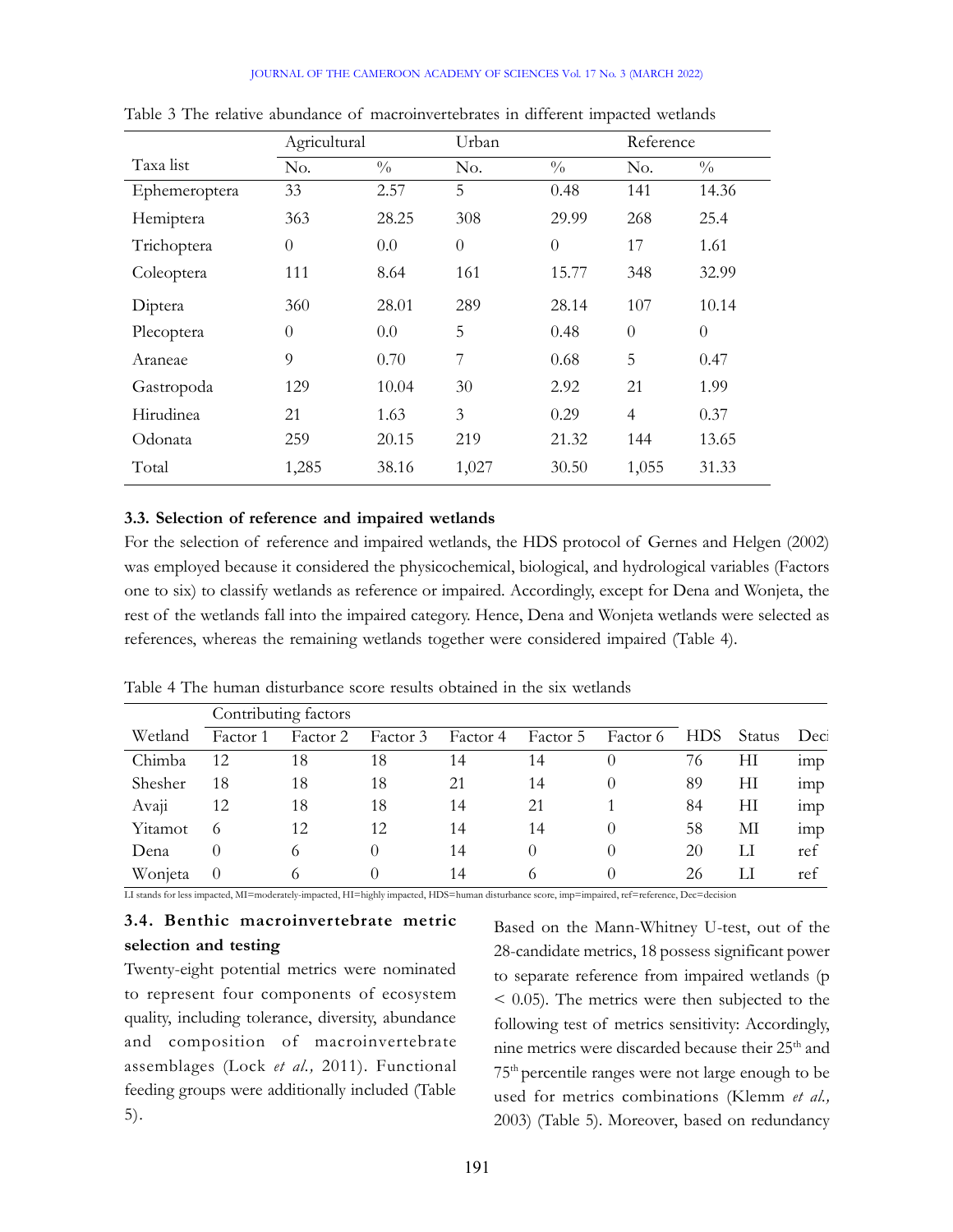analysis, the Hilsenhoof biotic index, % Chironomidae, % EPT, % Ephemeroptera, % dominance, Margalef 's diversity index, family richness, Simpsons diversity index, number of EPT, and the number of Trichoptera were redundant with a number of indices and rejected from the candidate. However, 15 metrics were retained.

|                           | Response to | Mann-Whitney U-test | Sensitivity   | Meets<br>test            |
|---------------------------|-------------|---------------------|---------------|--------------------------|
| Metric category           | impairment  | (p-value)           | $(^{0}/_{0})$ | criteria                 |
| Tolerance                 |             |                     |               |                          |
| <b>BMWP</b>               | Decrease    | $0.008*$            | 74.19*        | $**$                     |
| <b>ASPT</b>               | Decrease    | $0.06*$             | 43.47         |                          |
| Hilsenhof                 | Increase    | $0.008*$            | 97.54*        | $**$                     |
| Diversity                 |             |                     |               |                          |
| Margalef                  | Decrease    | $0.008*$            | 86.29*        | $\ast\ast$               |
| Dominance_D               | Decrease    | $0.01*$             | $75*$         | $**$                     |
| Shannon_H index           | Decrease    | $0.008\text{*}$     | $86.11*$      | $**$                     |
| Evenness_e^H/S            | Decrease    | $0.10\,$            | 40            |                          |
| Simpson_1-D               | Decrease    | $0.01\mathrm{*}$    | $75*$         | $**$                     |
| Abundance                 |             |                     |               |                          |
| Family richness           | Decrease    | $0.008*$            | $71.42*$      | $\ast\ast$               |
| Family abundance          | Increase    | 0.67                | 14.51         |                          |
| # Ephemeroptera           | Decrease    | 0.79                | 5.88          |                          |
| # Plecoptera              | Decrease    | 0.46                | $0.00\,$      |                          |
| # Trichoptera             | Decrease    | $0.001*$            | $60*$         | $\ast\ast$               |
| # Odonata                 | Decrease    | 0.17                | 25.92         |                          |
| $\#$ EPT                  | Decrease    | $0.008*$            | $88.88*$      | $**$                     |
| EPT/Chironomidae          | Decrease    | $0.008\text{*}$     | $80.85*$      | $**$                     |
| EOT/Chironomidae          | Decrease    | 0.93                | $66.00*$      |                          |
| Composition               |             |                     |               |                          |
| % Ephemeroptera           | Decrease    | $0.008*$            | 82.19*        | $**$                     |
| % Plecoptera              | Decrease    | 0.76                | 0.00          |                          |
| % Trichoptera             | Decrease    | $0.008\text{*}$     | 53.03*        | $**$                     |
| % EPT taxa                | Decrease    | $0.008*$            | 91.39*        | $**$                     |
| % Odonata                 | Decrease    | 0.05                | $66.80*$      |                          |
| $%$ EOT                   | Decrease    | $0.008\text{*}$     | $69.81*$      | $\ast\ast$               |
| % Chironomidae            | Increase    | $0.008*$            | 93.27*        | $**$                     |
| % Non-insect taxa         | Increase    | $0.10\,$            | 37.58655      |                          |
| % Diptera                 | Increase    | $0.008\text{*}$     | $86.8*$       | $**$                     |
| <b>Functional feeding</b> |             |                     |               |                          |
| % Filterer-collector      | Decrease    | $0.005*$            | $75*$         | $**$                     |
| % Shredder                | Decrease    | 0.41                | 18.17         | $\overline{\phantom{m}}$ |

Table 5 Candidate metrics for the development of a benthic macroinvertebrate index with their respective tests of stability and sensitivity

Abbreviations: (%) relative abundance, EPT= ephemeroptera + plecoptera + trichoptera, EOT= ephemeroptera + odonata + trichoptera, BMWP= biological monitoring working

party, ASPT= average score per taxon, (") =rejected metrics, (\*\*) =valid metrics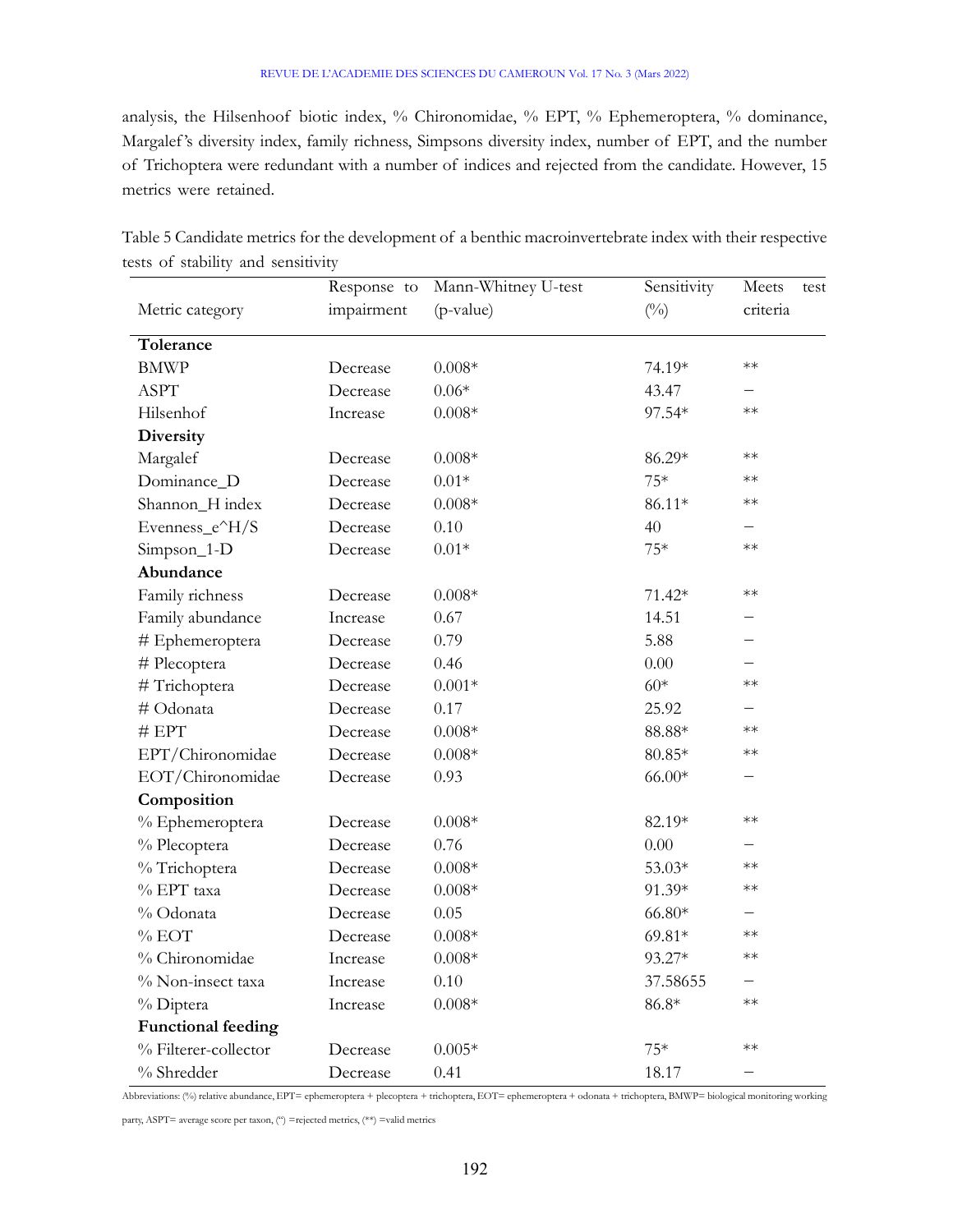## 3.5. Relationship between physicochemical variables with selected metrics

The relationships between macroinvertebrate metrics and environmental features indicated that the responses of macroinvertebrate metrics were strong with respect to the physicochemical parameters of the studied wetlands. The Spearman rank order correlations analysis indicated that most of the environmental variables were significantly correlated with one or more of the core metrics ( $p < 0.05$ ). Percent Diptera was positively correlated with TSS, pH, phosphate, nitrate, TP and conductivity, whereas it was negatively correlated with Shannon diversity index, BMWP, EPT/C, % EOT and % Trichopteran family. The BMWP was negatively related to phosphate, TP and conductivity. In the same way, percentage filterers were negatively correlated with TSS, phosphate, conductivity and pH.

## 3.6. Characterization of wetlands based on benthic macroinvertebrate index

All metrics that passed the screening process were considered for index development. Hence,

six core metrics were selected for final macroinvertebrate index development, and their corresponding water quality was determined by following the protocol of the Water Framework Directive (2000). Accordingly, metric score <  $9.18$  = very poor, indicating highly impacted wetlands with severe disturbance, deteriorated habitat quality, and significant anthropogenic disturbances;  $9.18 - 22.03 =$  poor, indicating slightly less than highly impacted wetlands; 22.03  $-37.33$  = moderate, indicating moderately impacted wetlands;  $37.33 - 61.2 \equiv \text{good}$ , representing less disturbed wetlands; and > 61.2 = very good (reference), representing desirable biological integrity and fewer problems. Hence, Dena and Wonjeta (reference wetlands) with metric indexes of 84.56 and 81.65, respectively, were classified as very good, Chimba was categorized as moderately impaired, whereas Avaji and Yitamot fell into the poor category, and Shesher was placed in very poor water quality condition (Table 6).

|                       | Wetlands  |          |                |           |                  |         |  |  |
|-----------------------|-----------|----------|----------------|-----------|------------------|---------|--|--|
| Metrics               | Dena      | Chimba   | Avaji          | Wonjeta   | Shesher          | Yitamot |  |  |
| <b>BMWP</b>           | 8.48      | 3.03     | 0.45           | 9.24      | 0.61             | 1.06    |  |  |
| EPT/Chironomidae      | 8.81      | 0.09     | $\overline{0}$ | 7.1       | 0.02             | 0.08    |  |  |
| Shannon diversity     | 8.75      | 6.25     | 1.25           | 6.25      | $\theta$         | 6.25    |  |  |
| $\%$ EOT              | 7.04      | 3.59     | 3.52           | 9.83      | $\boldsymbol{0}$ | 0.58    |  |  |
| % Diptera             | 9.4       | 0.67     | 0.72           | 9.92      | 1.6              | 1.77    |  |  |
| % Filterer-collector  | 8.26      | 3.33     | 1.6            | 6.65      | $\theta$         | 1.6     |  |  |
| Metric score $(60\%)$ | 50.74     | 16.96    | 7.54           | 48.99     | 2.23             | 11.34   |  |  |
| $100\%$               | 84.56     | 28.26    | 12.56          | 81.65     | 3.71             | 18.9    |  |  |
| Water class           | Very good | Moderate | Poor           | Very good | Very poor        | Poor    |  |  |

Table 6 Multimetric index score of the core metrix and associated water quality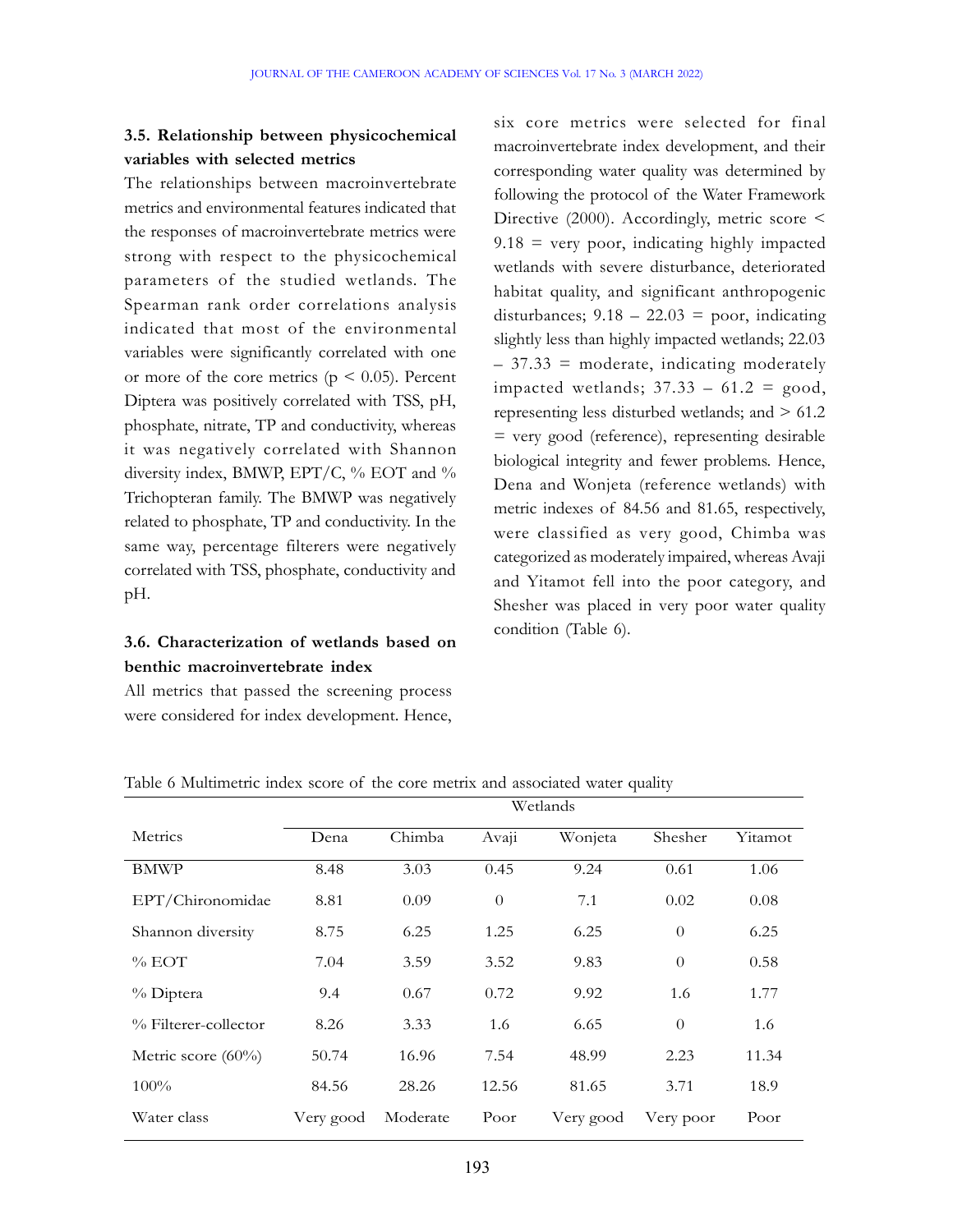#### 4. DISCUSSION

Concerning the macroinvertebrate community structures, of the total macroinvertebrate assemblage, hemipterans contributed the highest relative abundance (27.89%). The highest abundance of hemipterans might be due to their considerable number of families and their broad range of habitats in a water body (Barman and Gupta, 2016). Furthermore, the survival of hemiptera might be attributed to their use of atmospheric oxygen at all life stages, which might contribute to survival in water of varying quality (Voshell, 2005). Their presence also describes the condition of wetlands as being fair or moderately polluted because they could tolerate fair degradation of water bodies.

Spatially, the total number of individuals present at each wetland ranged from 789 (Chimba) to 469 (Shesher). The higher relative abundance of individuals recorded at Chimba might be due to human influence by the community around the wetland, in which the area was dominated by pollution-tolerant species. The community used wetlands for various purposes (impaired by agriculture and grazing) that could influence macroinvertebrates (Mayers et al., 2009). However, the low diversity and abundance of macroinvertebrates at Shesher could be due to the small vegetation cover, high TSS and degradation.

Basically, high levels of fine sediment input could significantly affect macroinvertebrate assemblages by altering substrate composition and changing suitability of the substrate for some taxa; increasing drift as a result of sediment deposition or substrate instability; resulting in low oxygen concentrations associated with fine sediment deposits; and affecting feeding activities by reducing the food value of periphyton and density of prey items (Wood and Armitage, 1997).

In terms of species composition, the lower number of macroinvertebrate taxa in Avaji and Shesher could be attributed to excessive human activities above the wetlands. For instance, the wetlands were used for cattle grazing, leather tanning, domestic washing, and crop cultivation that had the potential to increase nutrient levels and sedimentation. Nutrient input through urine and fecal deposition and trampling of sediments by humans and livestock were frequent occurrences in these disturbed stations and could have had a direct impact on aquatic biota. Similar observations were obtained by Griffith et al. (2005). Aura et al. (2010) also reported the negative impacts of increased nutrient levels and sedimentation on macroinvertebrate abundance.

The highest taxon richness (34 genera) recorded in Dena could not be explained only by the availability of favorable microhabitats for macroinvertebrates' existence, but mainly by the absence of notable human activities that could cause disturbance to the area. This concurs with the study of Matthaei et al. (2000), who showed the distribution of benthic macroinvertebrates in aquatic systems is dynamic and strongly influenced by disturbance because diversity is a function of human disturbance and seasonal differences that influence the availability of organic matter (Mason, 2002). Taxonomic richness at Dena wetland could also be explained by the presence of vegetation cover, which provides shade that moderates nutrient levels as compared to open wetlands. Wetland vegetation actively takes up nutrients while its canopy shields direct sunlight (Wang and Lyons, 2003) and provides higher levels of dissolved oxygen (Findlay, 2006).

Regarding the characterization of the macroinvertebrate metric index, all calculated metrics might not gain similar importance; some metrics respond significantly to one type of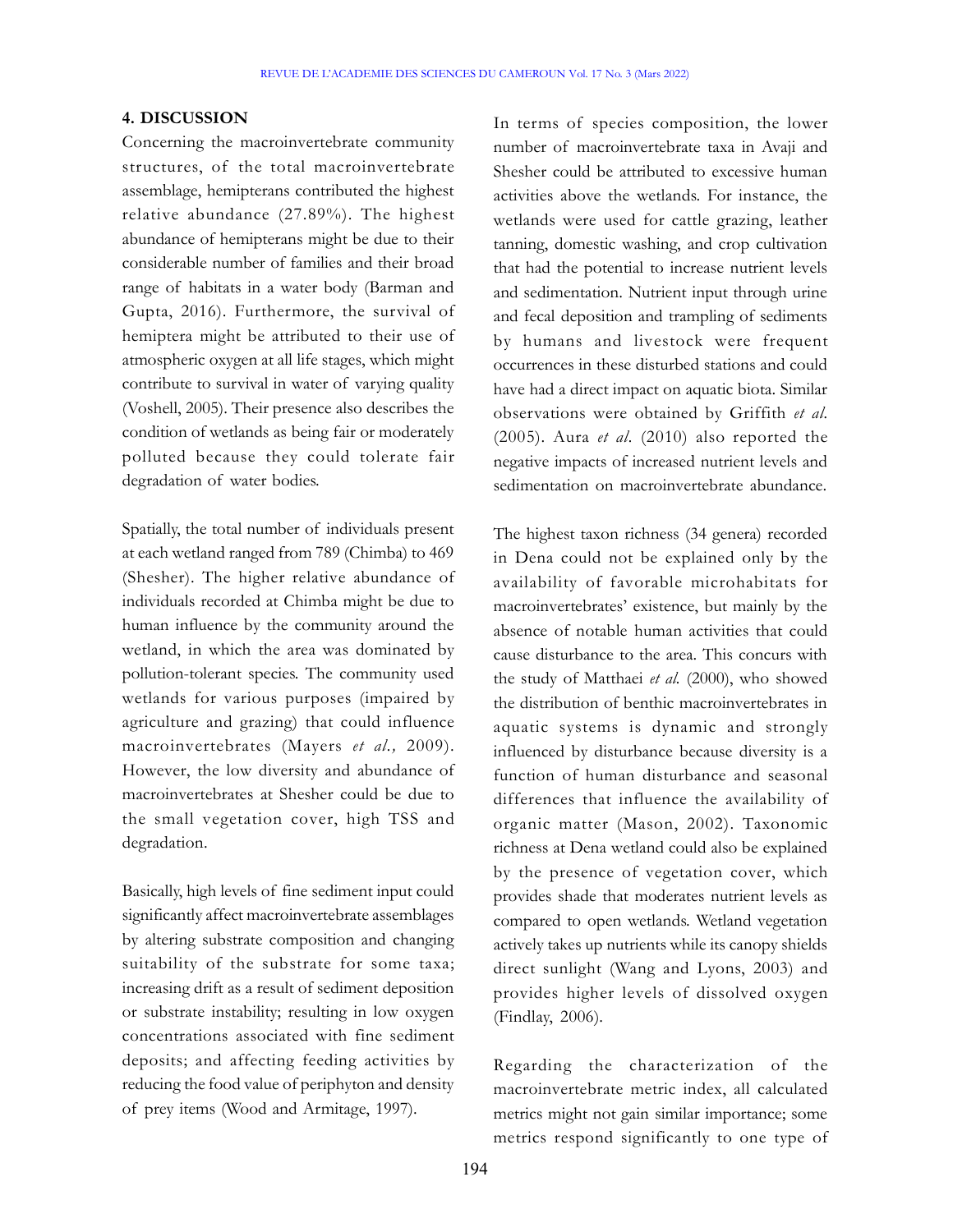stressor and show no response to other stressors. Hence, the selection of potential metrics that enable us to differentiate between stressors is mandatory (Ofenboeck et al., 2004). Accordingly, all of the selected core metrics possessed the potential to discriminate between reference and impaired wetlands, and the metrics' features were discussed as follows.

Diptera are important components of freshwater ecosystems and are abundantly found in disturbed wetlands. Tolerance metrics, such as % Diptera, were expected to respond positively across a gradient of declining wetland health caused by declining populations of all but the most tolerant taxa (Genet and Bourdaghs, 2006). As most Diptera were assumed to be tolerant of pollution and habitat degradation, their percentage contribution is important to identify the level of impact that each stressor causes. This means that the increasing abundance of Diptera indicates environmental disturbance and is attributed to organic pollution caused by enrichment and sedimentation caused by agricultural activities and animal use of the area (Masese et al., 2009). In this study, the value of percent Dipterans was significantly reduced in reference wetlands, but in agricultural and urban wetlands the value was higher and did not vary significantly. Therefore, this index could be an effective tool to discriminate between disturbed and healthy wetlands.

The EOT assemblages were proven to be effective human disturbance indicators and the EOT metrics ranged from 16.82 at a severely impaired wetland (Shesher) to 32.13 (Wonjeta) and also, statistically, the spatial variation was significant (Mann-Whitney,  $p = 0.008$ ). Therefore, this metric could be used to identify the level of degradation of wetlands or qualify as an indicator of good water quality. The higher the EOT index, the cleaner the water is (Perry, 2005). So, their

lower values at the disturbed wetland and higher values at the reference wetlands showed how seriously pollution affected these organisms. Abay (2007) reported a similar result in the absence of EOT at impacted wetlands. So, because of this discriminating power, it was included in the core metrics.

The Shannon diversity index (SDI) is among the most commonly used indices in ecological studies, and it accounts for abundance and evenness (Magurran, 2013). The index discriminated between the composition of taxa in reference and impaired wetlands. A high SDI indicates a good benthic habitat and non-impacted water quality (Damanik-Ambarita et al., 2016). In the present study, the reference wetlands exhibited greater diversity than the impaired. This might be due to the elimination of sensitive taxa in the impaired wetlands. The results concur with Sponseller et al. (2001). Vinson (2006) also revealed that taxonomic diversity decreases with decreasing water quality.

The diversity index values for real communities ranged from 1.0 to 6.0, with a value of less than one indicating poor diversity, 1–3 indicating moderate diversity, and  $> 3$  indicating high diversity (Staub et al., 1970). As a result, reference wetlands were classified as having moderate diversity, whereas impaired wetlands were classified as having low diversity. Furthermore, according to Shannon, an index greater than three denoted clean water, 1–3 denoted moderate pollution, and a value of less than one indicated heavily polluted water (Wilhm and Dorris, 1968). Based on this criterion, reference wetlands were slightly impaired, whereas impaired wetlands were moderately polluted, so the low taxa diversity at impaired wetlands was attributed to the low water quality and the negative response of taxa diversity. As a result, this index could be a useful tool to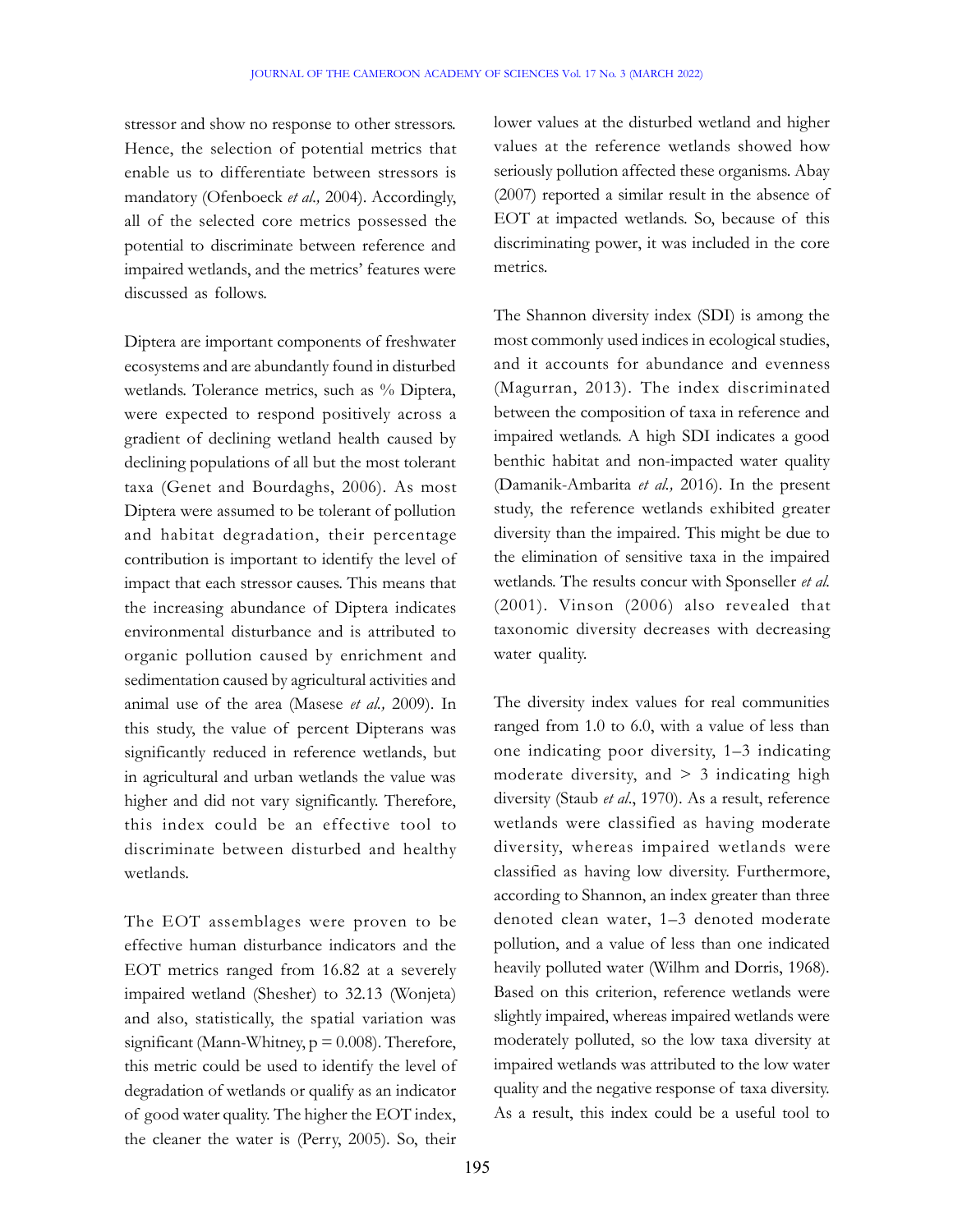discriminate between polluted/disturbed and healthy wetlands.

The usefulness of assessing the relative abundance of different functional feeding guilds in benthic macroinvertebrates has been debated (Barbour et al., 1999). But a study by Tomanova et al. (2006) mentioned that feeding strategies represent typical traits reflecting the adaptation of benthic communities into their trophic guilds. Tiku et al. (2013) also recommended the importance of employing percent filterer-collector for assessing the ecological quality of wetlands in Ethiopia. In this study, filterers like Culicidae were obviously higher in degraded and polluted wetlands. On the other hand, Hydropsychidae, Philopotamidae and Spaeridae decreased with anthropogenic disturbance. This was supported by the study of Kashian and Burton (2000), who described that filterers were sensitive indicators of water quality and that they were less abundant in disturbed wetland areas (Kashian and Burton 2000). Klemm et al. (2003) and Huang et al. (2015) also reported similar results. Therefore, the metric was included to assess the water quality status of wetlands.

Regarding EPT/C, pollution-tolerant families including Chironomidae were more common in urban and agricultural impaired wetlands compared to reference wetlands. The percentage of Chironomidae tends to increase with a decrease in water quality because Chironomids tend to be very tolerant of nutrient enrichment or pollution conditions (Burgmer et al., 2007). Contrarily, Ephemereptera was a pollution-sensitive taxon and was commonly found in reference wetlands. Likewise, pollution-sensitive Plecoptera and Tricoptera orders were mainly found in reference wetlands compared to the other wetland types (Table 3). As a result, the higher percentages of Chironomidae in impaired wetlands and lower percentages in reference wetlands indicated a

negative relationship with ecosystem integrity. Higher scores of percentage-tolerant organisms at impaired wetlands in turn testify to higher ecological impairment since percent-tolerant organisms tend to increase with perturbation (Gallardo et al., 2006). So, because of this discriminating power, it was included in the core metrics.

Concerning the Biological Monitoring Working Party Score (BMWP), the result provided single values at the family level, which are representative of the organisms' tolerance to pollution. The index was higher in less impaired wetlands compared with disturbed wetlands; the higher the BMWP score, the clearer the water. In support of the argument, Varnosfaderany et al. (2010) concluded that the index showed a greater correlation with water quality parameters than that of the richness and diversity indices. Furthermore, because of its ease of usage and reasonable cost, the BMWP index has been used in many other countries in Africa, Asia, Oceania and Latin America (Chang et al., 2014). Therefore, because of its power to separate impaired from reference wetlands, the metric was included to assess the water quality status of wetlands.

Regarding the water quality status of wetlands, based on the integrity classes, Chimba was placed under moderate quality; Avaji and Yitamot wetlands were grouped in the fourth class and poor category, whereas Shesher was categorized under the very poor habitat quality class.

The poor water and habitat quality of Avaji and Yitamot might be partly attributed to the intense human activities like waste disposal, leather tanning (in Avaji), open grazing, agricultural activities, waste discharging from Bahir Dar University (in Yitamot), and domestic and municipal wastes from Bahir Dar town. In Dena and Wonjeta, despite the use of water for irrigation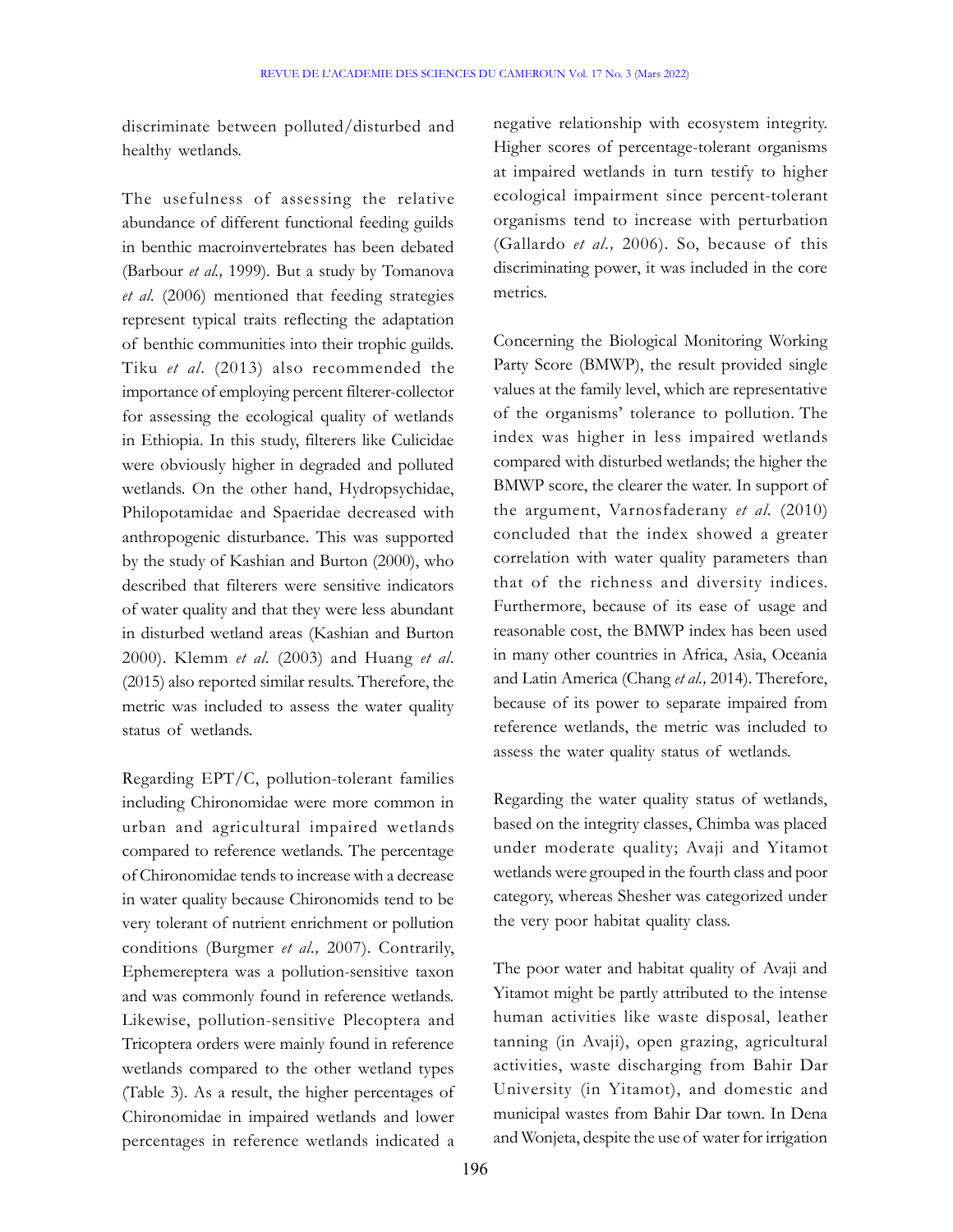and livestock drinking, the areas were relatively less affected by human activities. Additionally, the presence of vegetation to some extent buffers any runoff into the wetland water or filters out sediments, taking up nutrients and chemicals from the water column and sediments into their tissues, thereby improving water quality.

In Chimba, although the wetland was degraded by agriculture and open grazing, the impact was relatively less severe. Unlike in Avaji and Yitamot, there was no leather tanning, municipal and domestic waste discharges, or pollution from detergent use while washing clothes. This might be the reason for the wetland's moderate water quality. The reason for categorizing Shesher as a very poor quality class might be due to agricultural activities up to the wetland margin (watery area), disturbing the wetland area by hand pushing the water into the canal for irrigation purposes, sediment accumulation, a lack of vegetation, and, in general, it was strongly affected by agriculturerelated human activities.

The overall reason for the poor water and habitat quality of impaired wetlands might be directly or indirectly associated with agriculture and urbanization-related human activities. The values of physicochemical parameters of impaired wetlands increased as nutrient concentrations due to non-point source runoff, agriculture and urbanization, leading to elevated conductivity, suspension solid, total dissolved solid and TSS, causing extensive sediment deposition and water quality deterioration of the disturbed sites (Nguyen et al., 2014).

Cattle grazing, on the other hand, could have a significant impact on wetlands by increasing nutrient inputs through urine and fecal deposition or trampling of sediments, which in turn affects organisms that rely on this habitat (Steinman et al., 2003). Agricultural activities also increase

sedimentation load associated with tillage practices, increased pesticide runoff, and altered hydrological regimes, all of which can affect the overall structure and function of a wetland (Steinman and Rosen, 2000). Agriculture and urban land practices, in particular, have a negative impact on macroinvertebrates (Gleason et al., 2003).

#### 5. CONCLUSION

In conclusion, aquatic environments are being modified by anthropogenic activities in terms of their biological, physical and chemical conditions. The response of macroinvertebrates to disturbance made it possible to develop an index for monitoring wetlands. Metrics composed of sensitive groups and pollution-tolerant taxa enable investigators to differentiate between references from agricultural and urban-influenced wetlands and detect organic pollution and stressors originating from various sources. Metrics like %EOT, %Diptera, %Filterer-collectors, EPT/C, BMWP score, and Shannon diversity index were significantly related to human disturbances and physicochemical factors and could be used to assess the environmental quality status of wetlands. Based on the developed macroinvertebrate index, human disturbance had a significant impact on Shesher wetland, a relatively lower impact on Avaji and Yitamot, and a moderate impact on Chimba, while Dena and Wonjeta had good habitat quality. The respective water quality of these wetlands was very poor, poor, moderate, and very good, respectively. Human activities related to agriculture and urbanization, such as farming, leather tanning, solid waste dumping, and effluent discharges, might be responsible for the poor water quality of impacted wetlands. Therefore, unless managed properly, human disturbance activities in the wetlands catchment were threatening macroinvertebrates and the wetlands ecosystem. Hence, implementation of catchment-based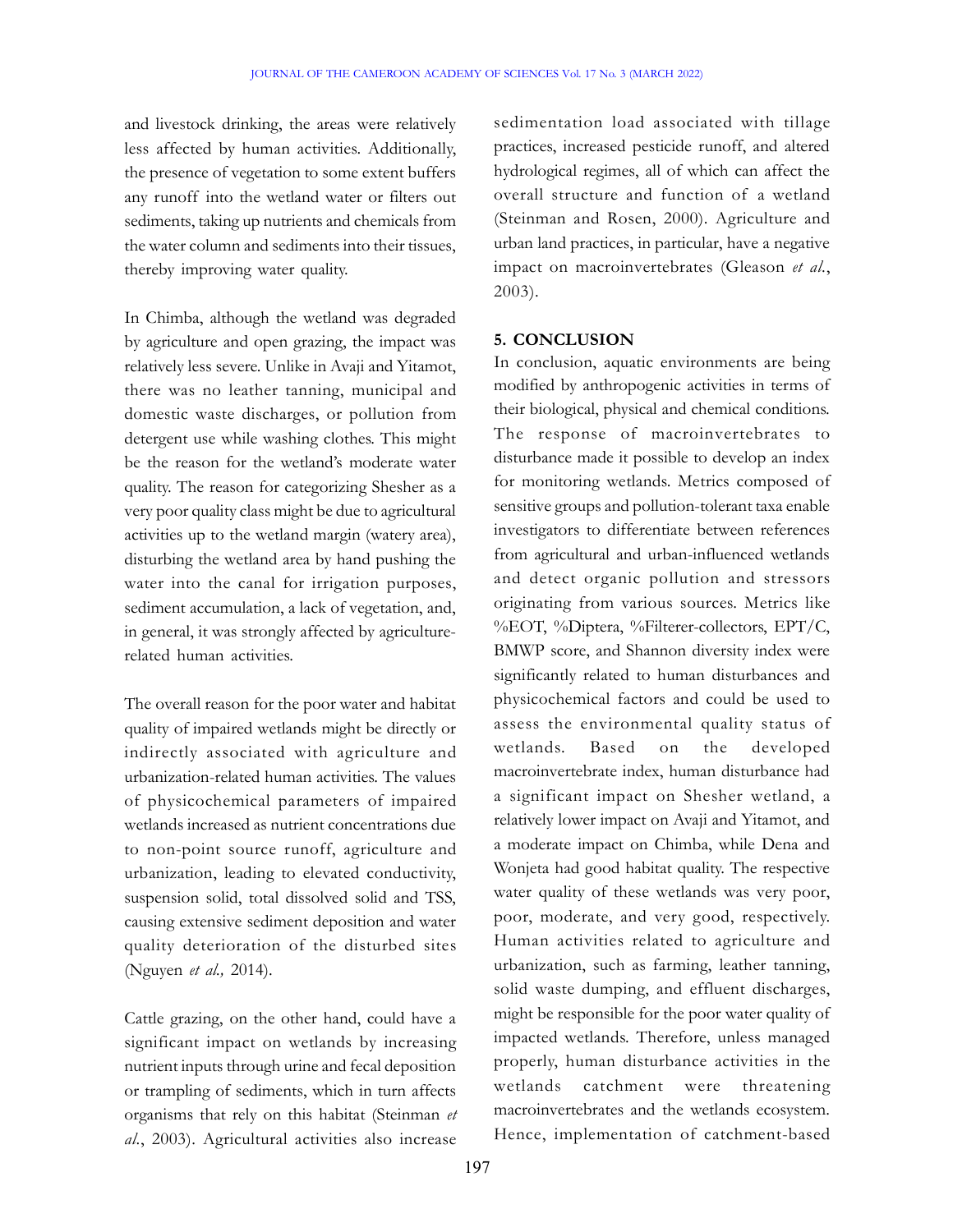management (like settlement, waste removal, leather tanning, and farming around wetlands) together with continuous health status monitoring and a standalone wetland policy should be established.

Conflicts of interest: The authors declare there is no conflict of interest regarding the publication of this article, financial or other.

Acknowledgements: The authors would like to thank Bahir Dar University for the financial support.

#### References

Abay, B. (2007). Assessment of downstream pollution profiles of Awassa Textile Factory effluent along Tikur Wuha River using chemical and macroinvertebrate indicators. MSc Thesis, Addis Ababa University, Ethiopia.

Admas, A., Sahle, S., Belete, E., Agidie, A. and Alebachew, M. (2017). Controlling water hyacinth in Lake Tana using biological method at green house and pond level. European Journal of Experimental Biology 7, 5-30.

Akalu, S. (2006). Assessment of biological integrity of Great Akaki River using macroinvertebrates. MSc Thesis, Addis Ababa University, Ethiopia.

Alba-Tercedor, J., Jáimez-Cuéllar, P., Álvarez, M., Avilés, J., Bonada, N., Casas, J., Mellado, A., Ortega, M., Pardo, I. and Prat, N. (2002). Characterization of the ecological status of Iberian Mediterranean Rivers using the index IBMWP (Antes BMWP'). Limnetica 21, 175-185.

APHA (American Public Health Association). (2005). Standard methods for the examination of water and wastewater. American Public Health Association, Washington, D.C.

ANRSBA (Amhara National Regional State Bureau of Agriculture Community-Based Integrated Natural Resources Management Project In Lake Tana Sub-Basin) (2013). Baseline report on: biodiversity and wetlands. Bahir Dar, Ethiopia.

Armitage, A. R. and Fong, P. (2004). Gastropod colonization of a created coastal wetland: Potential influences of habitat suitability and dispersal ability. Restoration Ecology 12, 391– 400.

Atnafu, N., Dejen, E. and Vijverberg, J. (2011). Assessment of the ecological status and threats of Welala and Shesher Wetlands, Lake Tana Sub-Basin (Ethiopia). Journal of Water Resource and Protection 3, 540-547.

Aura, C. M., Raburu, P. O. and Herrmann, J. (2010). A preliminary macroinvertebrate IBI for biossesment of the Kipkaren and Sosiani Rivers, Nzoia River Basin, Kenya. Lakes and Reservoirs 15, 119-128.

Aylward, B., Bandyopadhyay, J., Belausteguigotia, J. C., Borkey, P., Cassar, A. Z., Meadors, L., Saade, L., Siebentritt, M., Stein, R., Tognetti, S. and Tortajada, C. (2005). Freshwater ecosystem services. In: Robert, C., Pedro, J. and Frank, R. (eds.). Ecosystems and human well-being: Policy responses, Pp. 213–256.

Baptista, D. F., Buss, D. F., Egler, M., Giovanelli, A., Silveira, M. P. and Nessimian, J. L. (2007). A multimetric index based on benthic macroinvertebrates for evaluation of Atlantic Forest Streams at Rio De Janeiro, Brazil. Hydrobiologia 575, 83–94.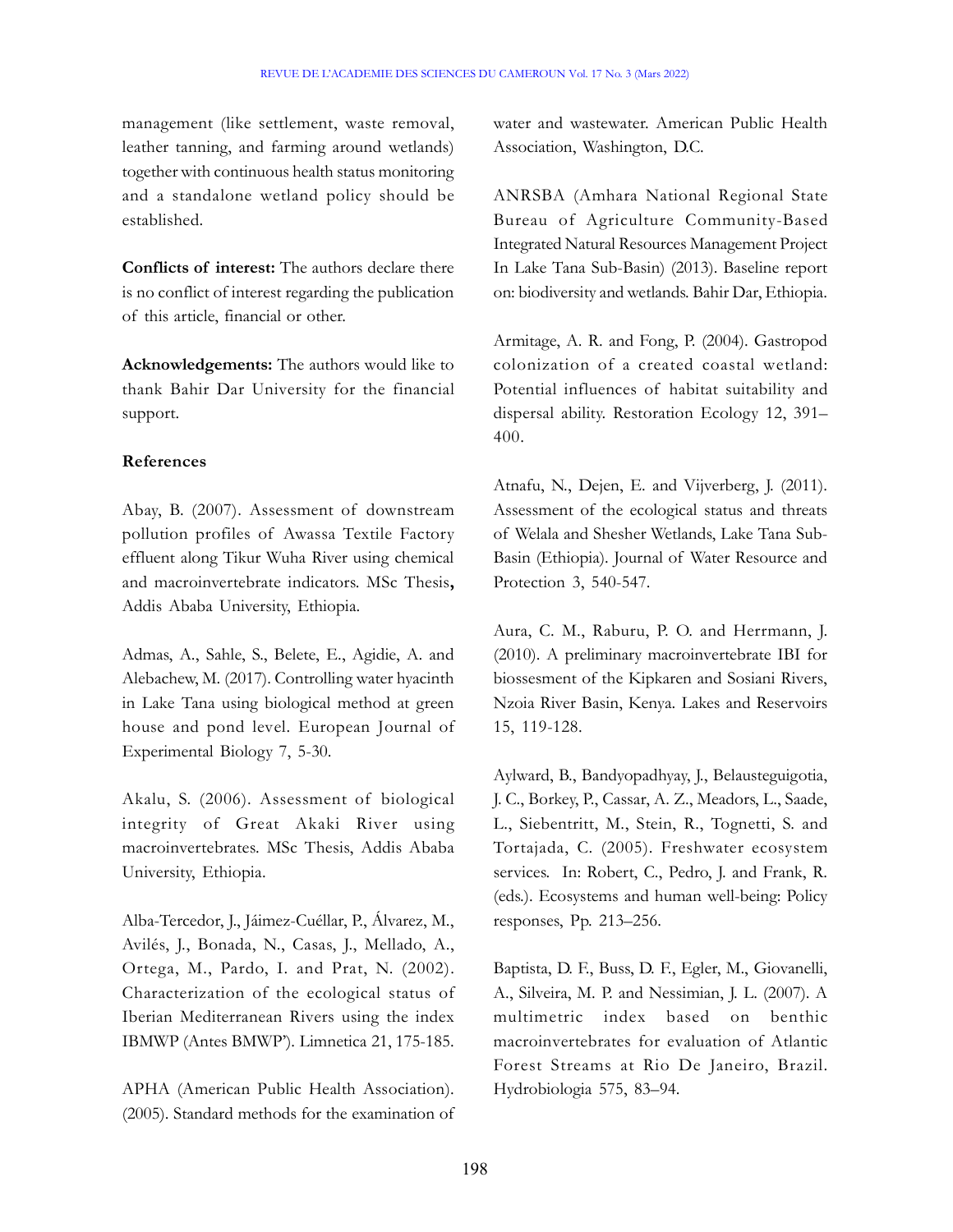Barbour, M. T., Gerritsen, J., Snyder, B. D. and Stribling, J. B. (1999). Rapid bioassessment protocols for use in streams and wadeable rivers: Periphyton, benthic macroinvertebrates and fish. US Environmental Protection Agency Office of Water, Washington, DC.

Barman, B. and Gupta, S. (2016). Assemblage of Coleoptera and Hemiptera community in a stream of Chakrashila Wildlife Sanctuary in Assam. Tropical Ecology 57, 243-253.

Batzer, D. P. (2013). The seemingly intractable ecological responses of invertebrates in North American Wetlands: A review. Wetlands 33, 1- 15.

Bijan, D. and Shimelis, S. (2011). Combined 3D hydrodynamic and watershed modeling of Lake Tana, Ethiopia. Journal of Hydrology 398, 44– 64.

Blocksom, K. A. (2003). A performance comparison of metric scoring methods for a multimetric index for Mid-Atlantic Highland streams. Environmental Management 31, 670- 682.

Bouchard, R. W. (2012). A guide to aquatic invertebrate families of Mongolia. Identification manual for students, citizen monitors, and aquatic resource professional. Jr. Saint Paul, Minnesota.

Burgmer, T., Hillebrand, H. and Pfenninger, M. (2007). Effects of cli-mate-driven temperature changes on the diversity of freshwater mac-roinvertebrates. Oecologia 151, 93 -103.

Carpenter, S. R., Stanley, E. H. and Vander-Zanden, M. J. (2011). State of the world's freshwater ecosystems: Physical, chemical, and biological changes. Annual Review of Environment and Resources 36, 75–99.

Chang, F., Lawrence, J. E., Ríos Touma, B. and Resh, V.H. (2014). Tolerance values of benthic macroinvertebrates for stream biomonitoring: Assessment of assumptions underlying scoring systems worldwide. Environmental Monitoring and Assessment 186, 2135–2149.

Couceiro, S. R. M., Hamada, N., Forsberg, B. R., Pimentel, T. P. and Luz, S. L. B. (2012). A macroinvertebrate multimetric index to evaluate the biological condition of streams in Central Amazon Region of Brazil. Ecological Indicators 18, 118–125.

Culler, L. E., Ohba, S. and Crumrine, P. (2014a). Predator-prey interactions of Dytiscids. In: Yee, D. A. (ed.). Ecology, systematics, and the natural history of predaceous Diving Beetles (Coleoptera: Dytiscidae). Springer, New York, Pp. 363–386.

Culler, L. E., Smith, R. F. and Lamp, W. O. (2014b). Weak relationships between environmental factors and invertebrate communities in constructed wetlands. Wetlands 34, 351–361.

Damanik-Ambarita, M. N., Lock, K., Boets, P., Everaert, G., Nguyen, T. H. T., Forio, M. A. E., Musonge, P. L. S. and Suhareva, N. (2016). Ecological water quality analysis of the Guayas River Basin (Ecuador) based on macroinvertebrates indices. Limnologica 57, 27– 59.

Davies, J., Horwitz, P., Norris, R., Chessman, B., McGuire, M., Sommer, B. and Trayler, K. (2006). Wetland bioassessment manual (Macroinvertebrates). National wetlands research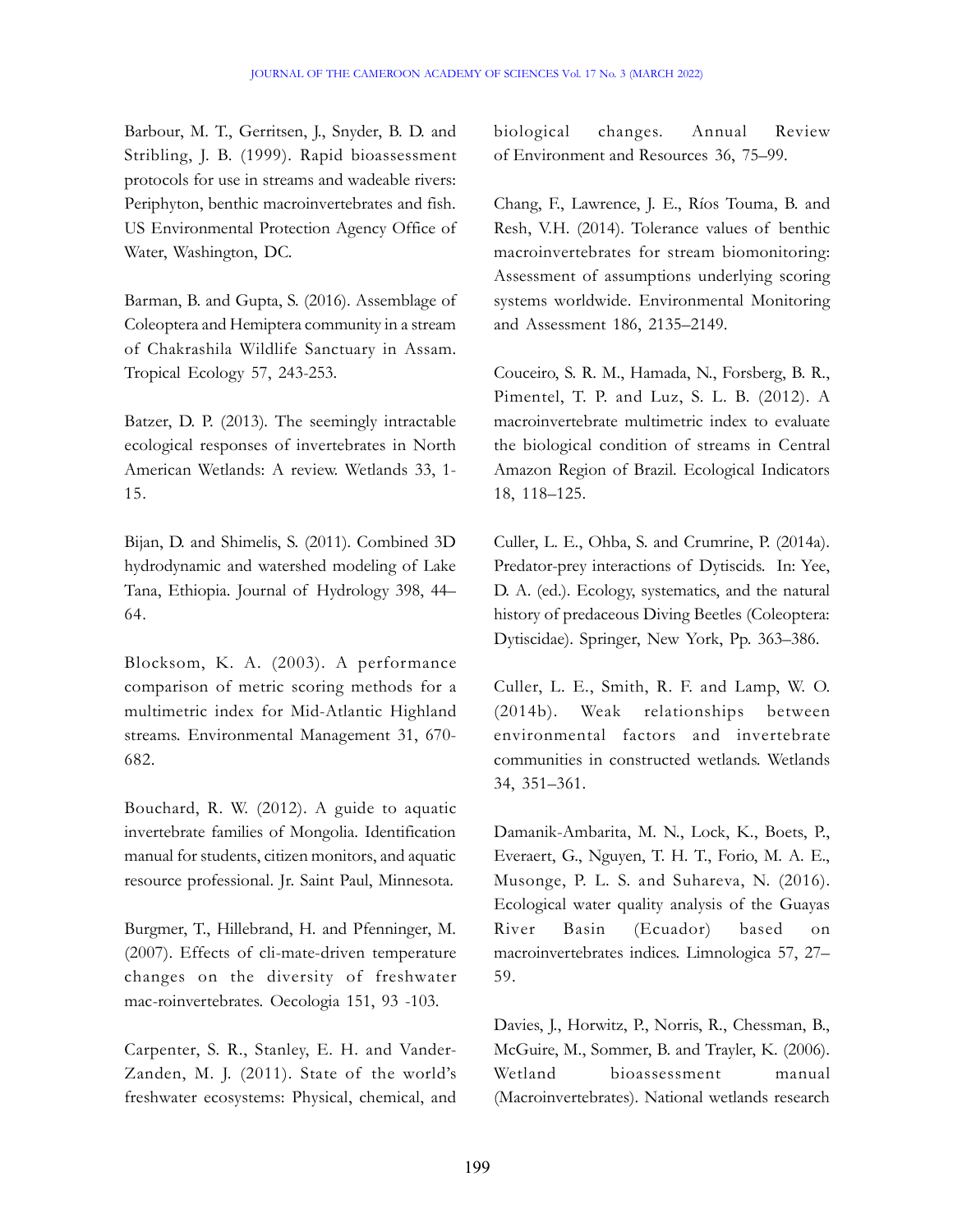and development program. Sustainability and Environment Dept, Melbourne, Australia.

De Pauw, N., Gabriels, W. and Goethals, P. L. M. (2006). River monitoring and assessment methods based on macroinvertebrates. In: Ziglio, G., Siligardi, M. and Flaim, G. (eds.). Biological monitoring of rivers. Application and perspectives, John Wiley and Sons, UK, Pp. 113- 134.

Dugan, P. J. (1990). Wetland conservation: A review of current issues and required action. IUCN, Gland, Switzerland, Pp. 94.

Ebenebe, C. I., Ihuoma, J. N., Ononye, B. U. and Ufele, A. N. (2016). Effects of physico-chemical parameters of water on aquatic insect communities of a stream in Nnamdi Azikiwe University Awka, Nigeria. International Journal of Entomological Research 1, 32-36.

Ferreira, W. R., Paiva, L. T. and Callisto, M. (2011). Development of a benthic multimetric index for biomonitoring of a neotropical watershed. Brazilian Journal of Biology 71, 15–25.

Findlay, E. G. (2006). Multi-scale controls on water quality effects of submerged aquatic vegetation in the tidal freshwater Hudson River. Ecosystems 9, 84-96.

Gabriels, W., Lock, K., De Pauw, N. and Goethals, P. L. M. (2010). Multimetric Macroinvertebrate Index Flanders (MMIF) for biological assessment of rivers and lakes in Flanders (Belgium). Limnologica 40, 199–207.

Gallardo, A. C., Garrish, J. E., Hill, C. R. and Stribling, J. B. (2006). Biological assessment of Cattail Creek and Brighton Dam Watershed. Tetra Tech Inc., Howard, Maryland.

Genet, J. A. and Bourdaghs, M. (2006). Development and validation of Indices of Biological Integrity (IBI) for depressional wetlands in the Temperate Prairies Ecoregion, Wetland Program Development Grant Section, St. Paul, Minnesota Pollution Control Agency.

Gernes, M. C. and Helgen, J. C. (2002). Indexes of Biological Integrity (IBI) for larger depressional wetlands in Minnesota, USA. Minnesota Pollution Control Agency, Saint Paul, USA.

Gleason, R. A., Euliss, N. H., Hubbard, D. E. and Duffy, W. G. (2003). Effects of sediment load on emergence of aquatic invertebrates and plants from wetland soil egg and seed banks. Wetlands 23, 26-34.

Goshu, G., Byamukama, D., Manafi, M., Kirscher, A. and Farnleitner, A. (2010). Pilot study on anthropogenic faecal pollution impact in Bahir Dar Gulf of Lake Tana, Northern Ethiopia. Ecohydrol Hydrobiol 10, 271-280.

Goshu, G. and Aynalem, S. (2017). Problem overview of the Lake Tana Basin. In: Krystyna, S., Goraw, G. and Shimelis, A. (eds.). Social and ecological system dynamics characteristics, trends, and integration in the Lake Tana Basin, Ethiopia, Springer International Publishing, Switzerland, Pp. 923.

Griffith, M. B., Hill, B., McCormick, H., Kaufmann, R., Herlihy, T. and Selle, A. R. (2005). Comparative application of indices of biotic integrity based on periphyton, macroinvertebrates, and fish to Southern Rocky Mountain Streams. Ecological Indicators 5, 117- 136.

Hering, D., Feld, C., Moog, O. and Ofenbock, T. (2006). Cook book for the development of a multimetric index for biological condition of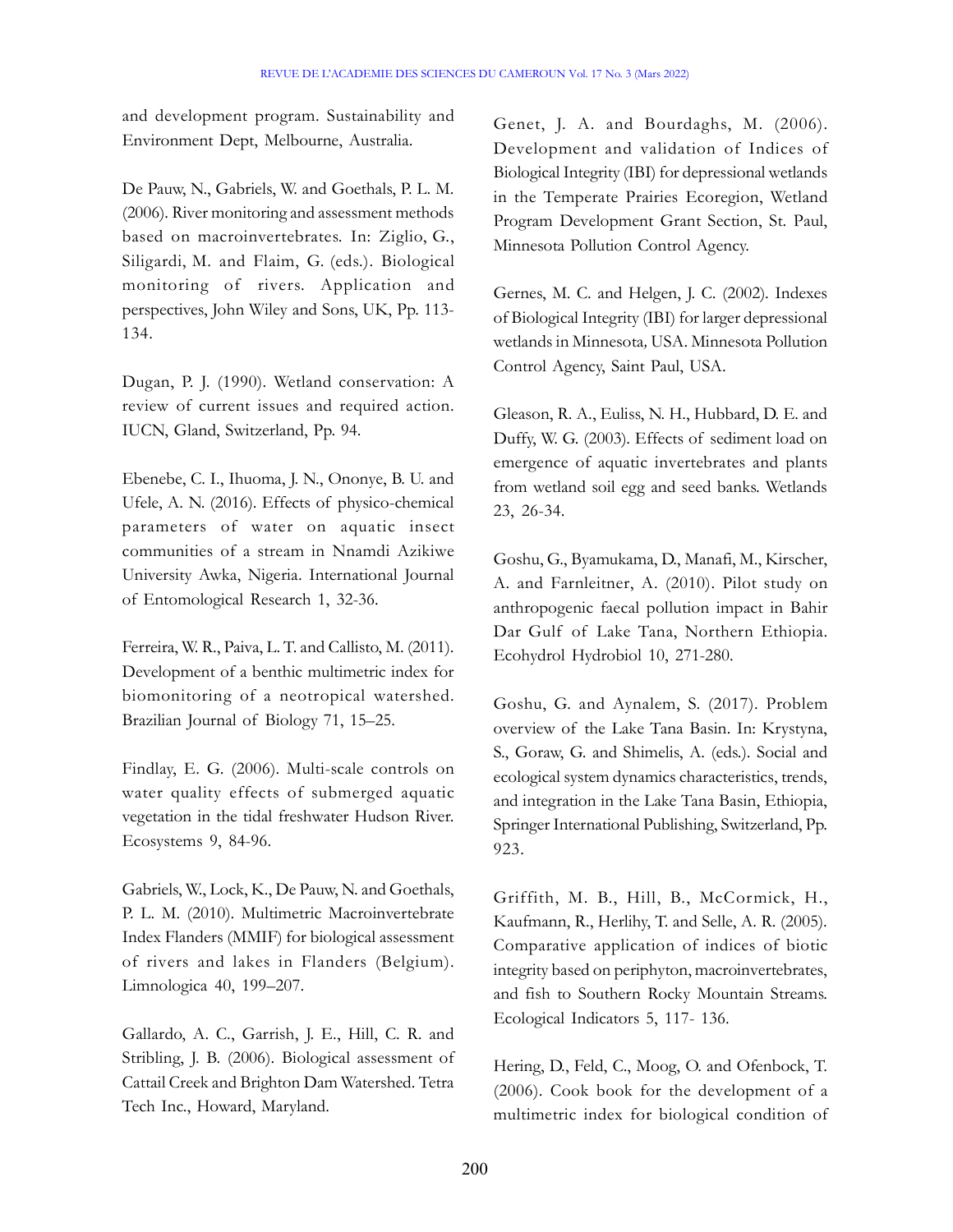aquatic ecosystems: Experiences from the European AQEM and STAR Projects and related initiatives. Hydrobiology 566, 311–324.

Huang, Q., Gao, J., Cai, Y., Yin, H., Gao, Y., Zhao, J., Liu, L. and Huang, J. (2015). Development and application of benthic macroinvertebrate-based multimetric indices for the assessment of streams and rivers in the Taihu Basin, China. Ecological Indicators 48, 649-659.

Junk, W. J., An, S., Finlayson, C. M., Gopal, B., Kvt, J., Mitchell, S. and Robarts, R. D. (2013). Current state of knowledge regarding the world's wetlands and their future under global climate change: A synthesis. Aquatic Science 75, 151– 167.

Kashian, R. D. and Burton, T. M. (2000). A comparison of macroinvertebrates of two great lakes coastal wetlands: Testing potential metrics for an index of ecological integrity. Journal of Great Lakes Research 6, 460-481.

Klemm, D. J., Blocksom, K. A., Fulk, F. A., Herlihy, A. T., Hughes, R. M., Kaufmann, P. R., Peck, D. V., Stoddard, J. L., Thoeny, W. T., Griffith, M. B. and Davis, W. S. (2003). Development and evaluation of a Macroinvertebrate Biotic Integrity Index (MBII) for regionally assessing Mid-Atlantic Highlands Streams. Environmental Management 31, 656- 669.

Lock, K., Asenova, M. and Goethals, P. L. M. (2011). Benthic macroinvertebrates as indicators of the water quality in Bulgaria: A case-study in the Iskar River Basin. Limnologica 41, 334–338.

Magurran, A. E. (2013). Measuring biological diversity. Wiley-Blackwell, New Jersey

Masese, F. O., Muchiri, M. and Raburu, P. O. (2009). Macroinvertebrate assemblages as biological indicators of water quality in the Moiben River, Kenya. African Journal of Aquatic Science 34, 15-26.

Mason, C. F. (2002). Biology of freshwater pollution. Pearson Education Ltd. Essex. London, Pp. 38.

Matthaei, C. D., Arbuckle, C. J. and Townsend, C. R. (2000). Stable surface as refugia for invertebrates during disturbance in a New Zealand Stream. Journal of North American Benthological Society 19, 82-93.

Mayers, J., Batchelor, C., Bond, I., Hope, R. A., Morrison, E. and Wheeler, B. (2009). Water ecosystem services and poverty under climate change: Key issues and research priorities. Natural Resource Issues No. 17. International institute for environment and development, London, UK.

Munne, A. and Prat, N. (2009). Use of macroinvertebrate-based multimetric indices for water quality evaluation in Spanish Mediterranean Rivers: An intercalibration approach with the IBMWP Index. Hydrobiology 628, 203-205.

Nguyen, H. H., Everaert, G., Gabriels, W., Hoang, T. H. T. and Goethals, P. L. M. (2014). A multimetric macroinvertebrate index for assessing the water quality of the Cau River Basin in Vietnam. Limnologica 45, 16-23.

Ofenboeck, T., Moog, O., Gerritsen, J. and Barbour, M. (2004). A stressor specific multimetric approach for monitoring running waters in austria using benthic macro-invertebrates. Hydrobiology 516, 251-268.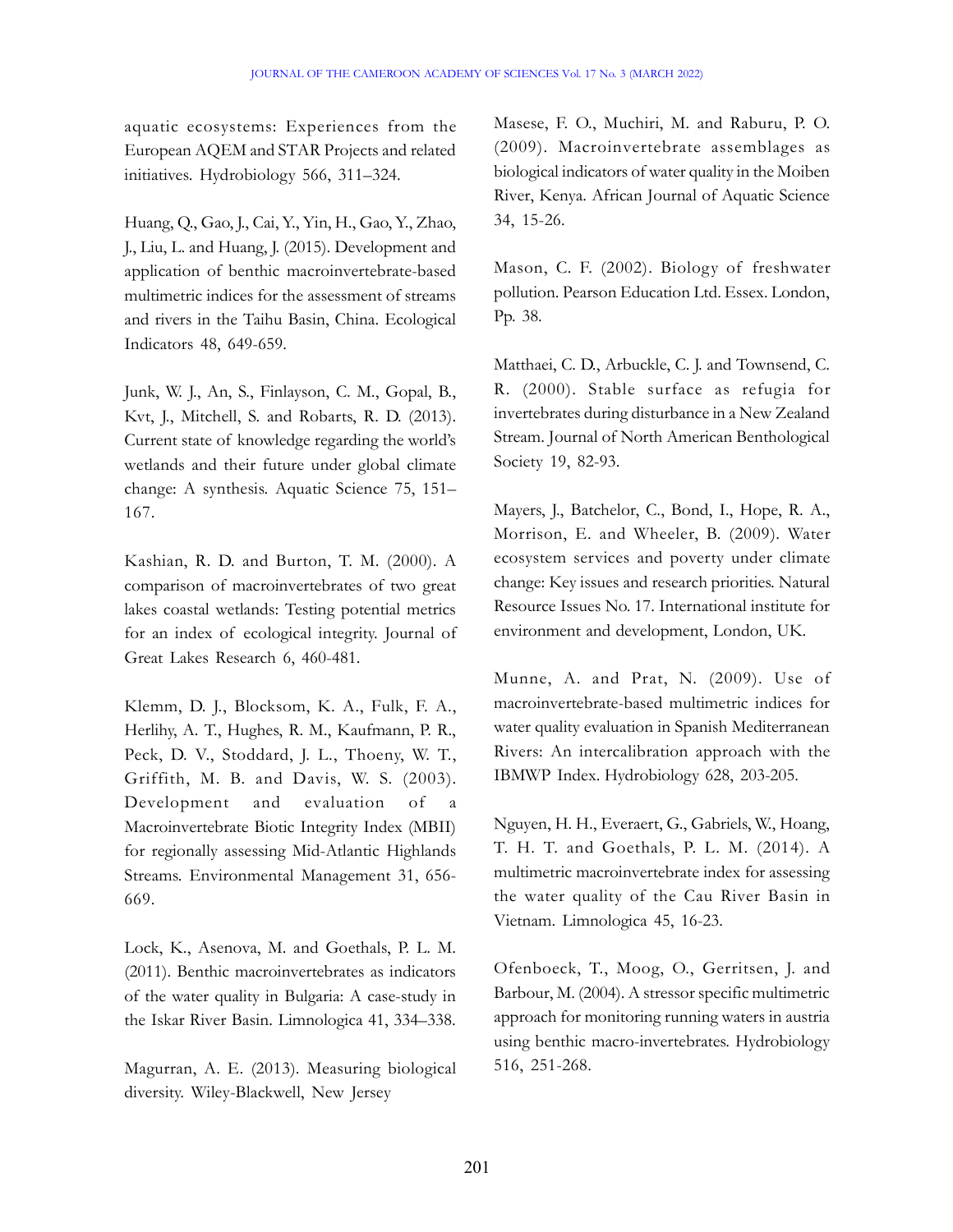Perry, J. B. (2005). Biotic indices of stream macroinvertebrates for fun and educational profit in tested studies for laboratory teaching. In: O'Donnell, M. A. (ed.). Proceedings of the  $26<sup>th</sup>$ Workshop/Conference of the Association for Biology Laboratory Education, Pp. 452.

Pond, G. J., Call, S. M., Brumley, J. F. and Compton, M. C. (2003). The Kentucky Macroinvertebrate Bioassessment Index: Derivation of regional narrative ratings for assessing wadeable and headwater streams. Kentucky Department for Environmental Protection, Frankfort, Pp. 46.

Romshoo, S. A. and Rashid, I. (2012). Assessing the impacts of changing land cover and climate on Hokersar Wetland in Indian Himalayas. Arab Journal of Geoscience 7, 143-160.

Russi, D., ten Brink, P., Farmer, A., Badura, T., Coates, D., Förster, J., Kumar, R. and Davidson, N. (2013). The economics of ecosystems and biodiversity for water and wetlands. IEEP, London, and Brussels, Ramsar Secretariat, Gland.

Shimeles, S., Srinivasan, R. and Dargahi, B. (2008). Hydrological modeling in the Lake Tana Basin, Ethiopia Using SWAT Model. Journal of Hydrology 2, 46-62.

Silva, D. R. O., Herlihy, A. T., Hughes, R. M. and Callisto, M. (2017). Improved macroinvertebrate multimetric index for assessment of wadeable streams in Neotropical Savanna. Ecological Indicators 81, 514–525.

Sponseller, R. A., Benfield, E. F. and Valett, H. M. (2001). Relationships between land use, spatial scale, and stream macroinvertebrate communities. Freshwater Biology 46, 1409-1424. Staub, R. J. W., Hopsteiter, A. M. and Hass, I. J. (1970). The effects of industrial water of members and Shelby country on primary plankton producers. Bioscience 20, 905–912.

Steinman, A. D. and Rosen, B. H. (2000). Loticlentic linkages associated with Lake Okeechobee, Florida. Journal of the North American Benthological Society 19, 733–741.

Steinman, A. D., Conklin, J., Bohlen, P. J. and Uzarski, D. G. (2003). Influence of cattle grazing and pasture land use on macroinvertebrate communities in freshwater wetlands. Wetlands 23, 877–89.

Stribling, J. B., Jessup, B. K. and Gerritsen, J. (2000). Development of biological and physical habitat criteria for Wyoming Streams and their use in the TMDL Process. Maryland. Tetra Tech, Pp.16.

Tadesse, A. (2006). Abstracts of the founding congress of the Ethiopian Association of Hydro Geologists, Addis Ababa.

Tiku, S. (2013). Water quality and ecological assessment of natural wetlands in Southwest Ethiopia. PhD Dissertation. Ghent University, Belgium.

Tomanova, S., Goitia, E. and Helesic, J. (2006). Trophic levels and functional feeding groups of macroinvertebrate in Neotropical Streams. Hydrobiology 556, 251–264.

U.S. EPA (United States Environmental Protection Agency). (2002). Methods for evaluating wetland condition: introduction to wetland biological assessment. Office of Water, EPA, Washington DC, USA, Pp. 35.